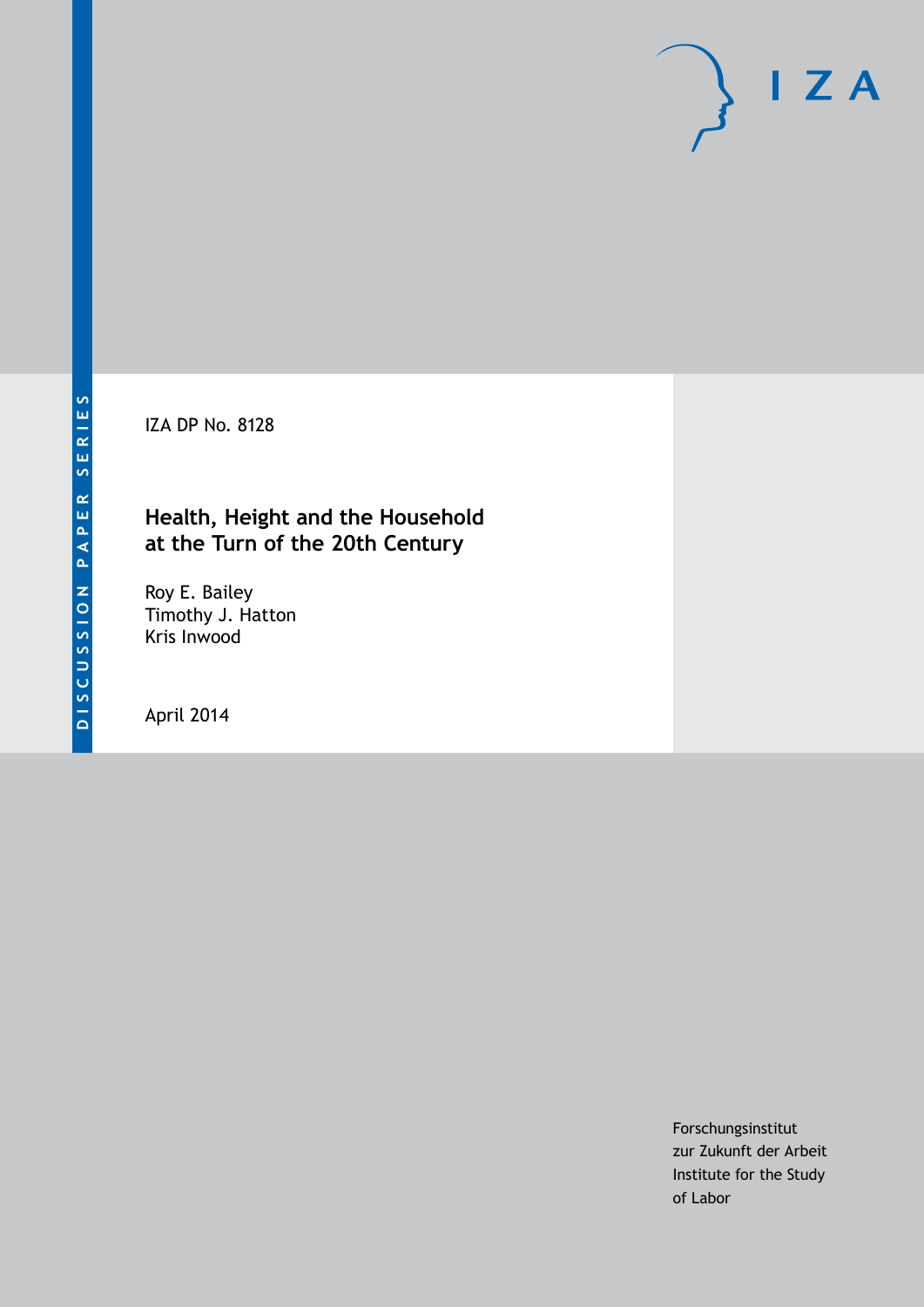# **Health, Height and the Household at the Turn of the 20th Century**

# **Roy E. Bailey**

*University of Essex*

# **Timothy J. Hatton**

*University of Essex, Australian National University and IZA*

# **Kris Inwood**

*University of Guelph*

# Discussion Paper No. 8128 April 2014

IZA

P.O. Box 7240 53072 Bonn Germany

Phone: +49-228-3894-0 Fax: +49-228-3894-180 E-mail: [iza@iza.org](mailto:iza@iza.org)

Any opinions expressed here are those of the author(s) and not those of IZA. Research published in this series may include views on policy, but the institute itself takes no institutional policy positions. The IZA research network is committed to the IZA Guiding Principles of Research Integrity.

The Institute for the Study of Labor (IZA) in Bonn is a local and virtual international research center and a place of communication between science, politics and business. IZA is an independent nonprofit organization supported by Deutsche Post Foundation. The center is associated with the University of Bonn and offers a stimulating research environment through its international network, workshops and conferences, data service, project support, research visits and doctoral program. IZA engages in (i) original and internationally competitive research in all fields of labor economics, (ii) development of policy concepts, and (iii) dissemination of research results and concepts to the interested public.

IZA Discussion Papers often represent preliminary work and are circulated to encourage discussion. Citation of such a paper should account for its provisional character. A revised version may be available directly from the author.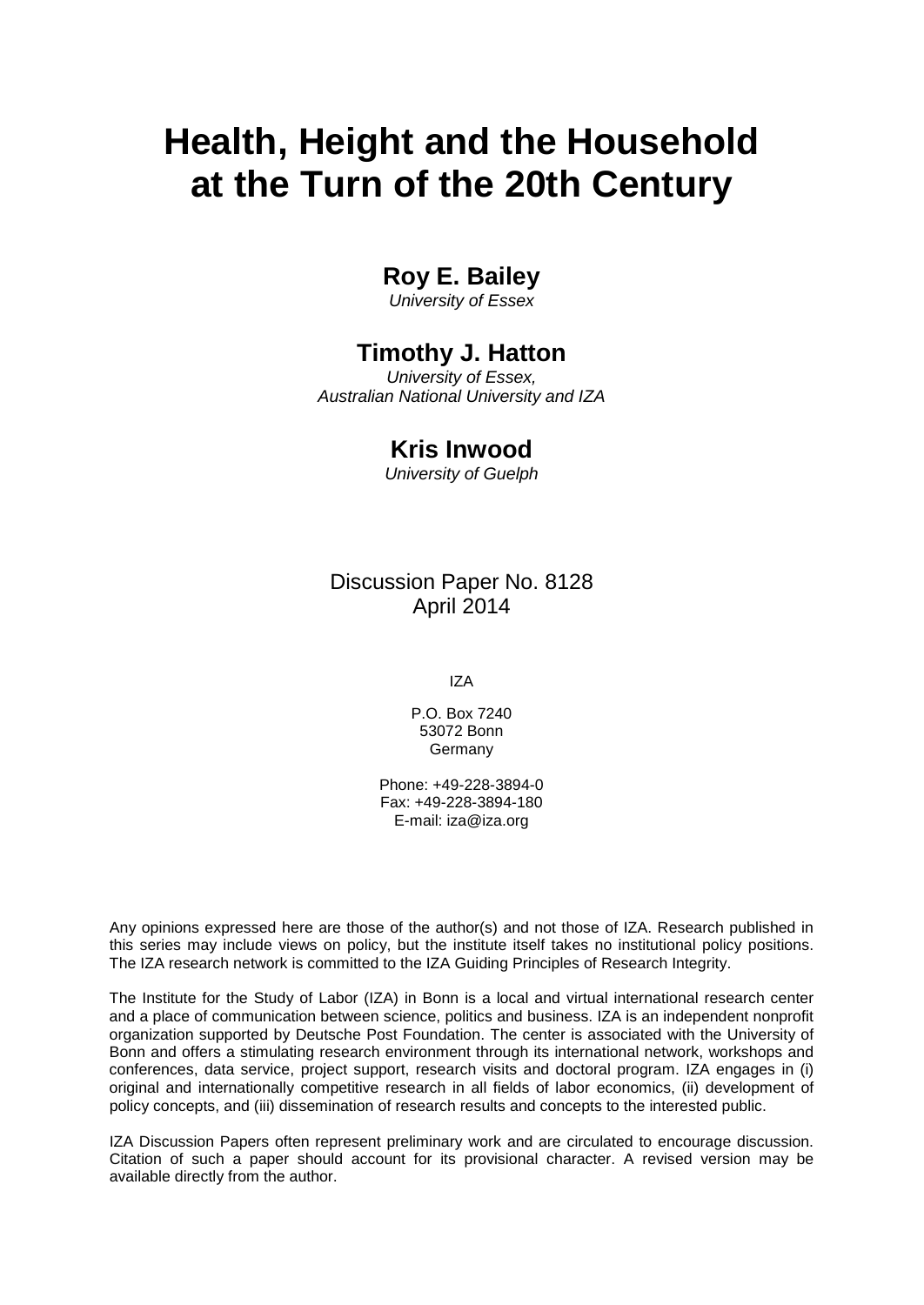IZA Discussion Paper No. 8128 April 2014

# **ABSTRACT**

# **Health, Height and the Household at the Turn of the 20th Century**

We examine the health and height of men born in England and Wales in the 1890s who enlisted in the army at the time of the First World War. We take a sample of the army service records and use this information to find the recruits as children in the 1901 census. Econometric results indicate that adult height was negatively related to the number of children in the household as well as to the share of earners, the degree of crowding, and positively to socioeconomic class. Adding the characteristics of the local registration district has little effect on the household-level effects. But local conditions were important; in particular the industrial character of the district, local housing conditions and the female illiteracy rate. We interpret these as representing the negative effect on height of the local disease environment. The results suggest that changing conditions at both household and locality levels contributed to the increase in height and health in the following decades.

JEL Classification: I12, J13, N33

Keywords: heights of recruits, household structure, health in Britain

Corresponding author:

Tim Hatton Department of Economics University of Essex Colchester CO4 3SQ United Kingdom E-mail: [hatton@essex.ac.uk](mailto:hatton@essex.ac.uk)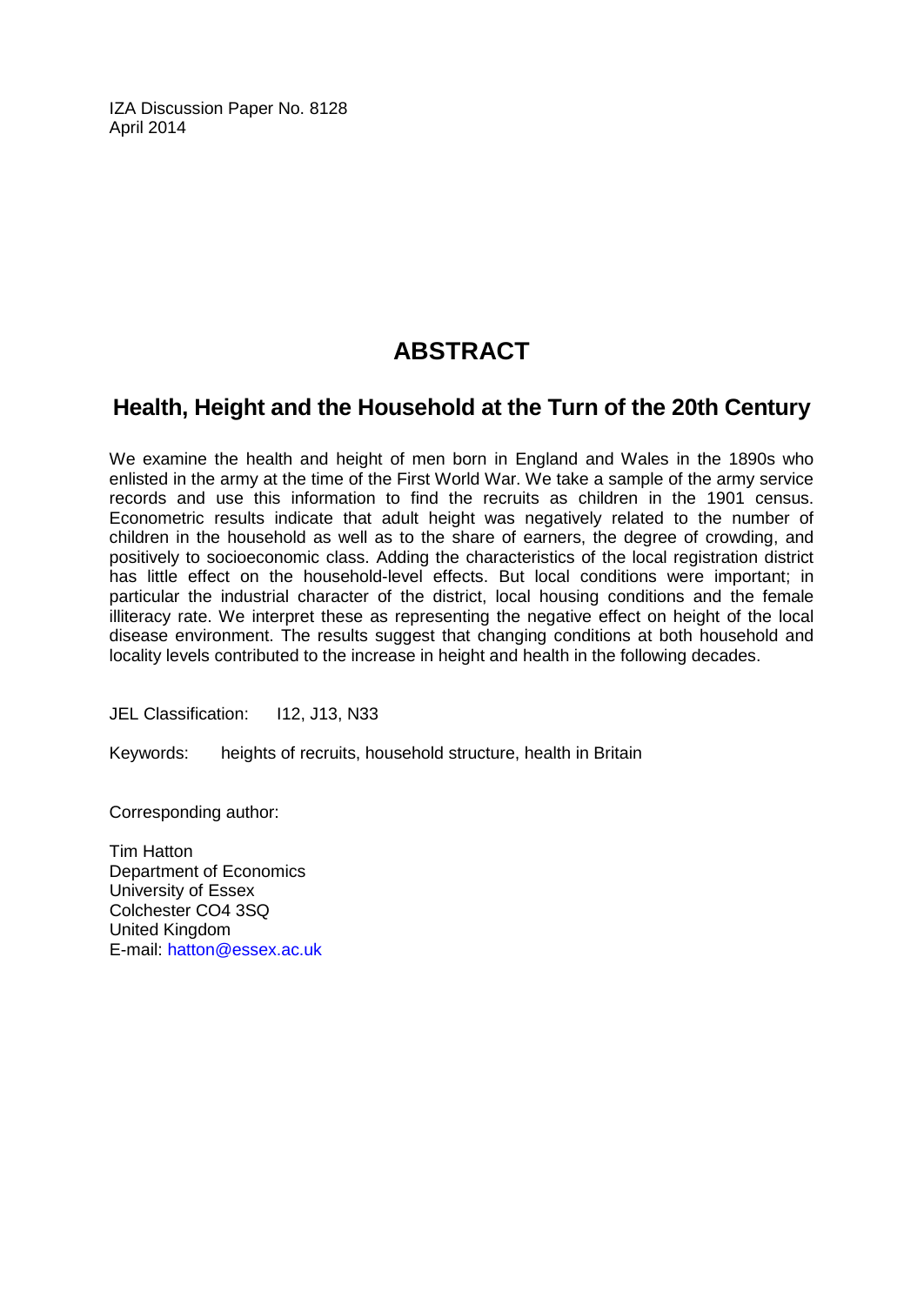#### **Introduction<sup>1</sup>**

 $\overline{a}$ 

An extensive literature has examined the heights of children and adults during the nineteenth century and earlier to provide a window on the proximate determinants of health. As is widely recognized, height is influenced both by nutrition and by the surrounding disease environment during infancy and childhood. Most studies of the heights of adults analyse military recruits or conscripts but the information on childhood circumstances is often limited to characteristics of the locality in which they were born and perhaps the occupation of the individual or that of his father. Yet the inferences drawn from these studies often relate to the conditions within the household, for which local area characteristics can be only a rough proxy. As a result it has not generally been possible to distinguish between those effects that genuinely stem from within the household and those that arise from the locality, such as the local disease environment. As we shall see this distinction may be important for understanding the socioeconomic determinants of health and height and these can contribute to explaining both cross-sectional variations and longrun trends.

In this paper we analyse for the first time a sample of soldiers who enlisted in the British army around the time of the First World War. Given the vast numbers that were recruited, these are likely to be a more representative cross section of British males than samples observed in peacetime. And all the more so as we focus exclusively on those born in the 1890s, who were young adults during the War and for whom enlistment rates were extremely high. In order to capture the conditions in which they grew up we identify the households of the servicemen in the 1901 census. Because we search each case individually using the information recorded upon enlistment we achieve a remarkably high match rate of 85 percent. We also link the individuals and their childhood households to the characteristics of the registration districts in which they were located. This gives a much finer classification of local conditions that would be possible at the county level, while ensuring a mix of urban and rural locations.

Our findings point to a number of household features that are associated with differences in adult height. These affect height through both nutrition and disease. The first is the negative effect on height of the number of brothers and sisters. Our results therefore support the idea of a trade-off between the quantity of children and their quality in terms of health—

<sup>&</sup>lt;sup>1</sup> Acknowledgements: We thank the ANU College of Economics and Business for a Research School Grant and the Social Sciences and Humanities Research Council of Canada for financial support under Grant No. 41020092342. We are grateful to Danielle van Wagner, Jeremy van Dyke and Mitsumasa Aoki for excellent research assistance, and to seminar participants at Essex, Hamburg, the London School of Economics and the Economic History Society conference at Warwick for useful comments.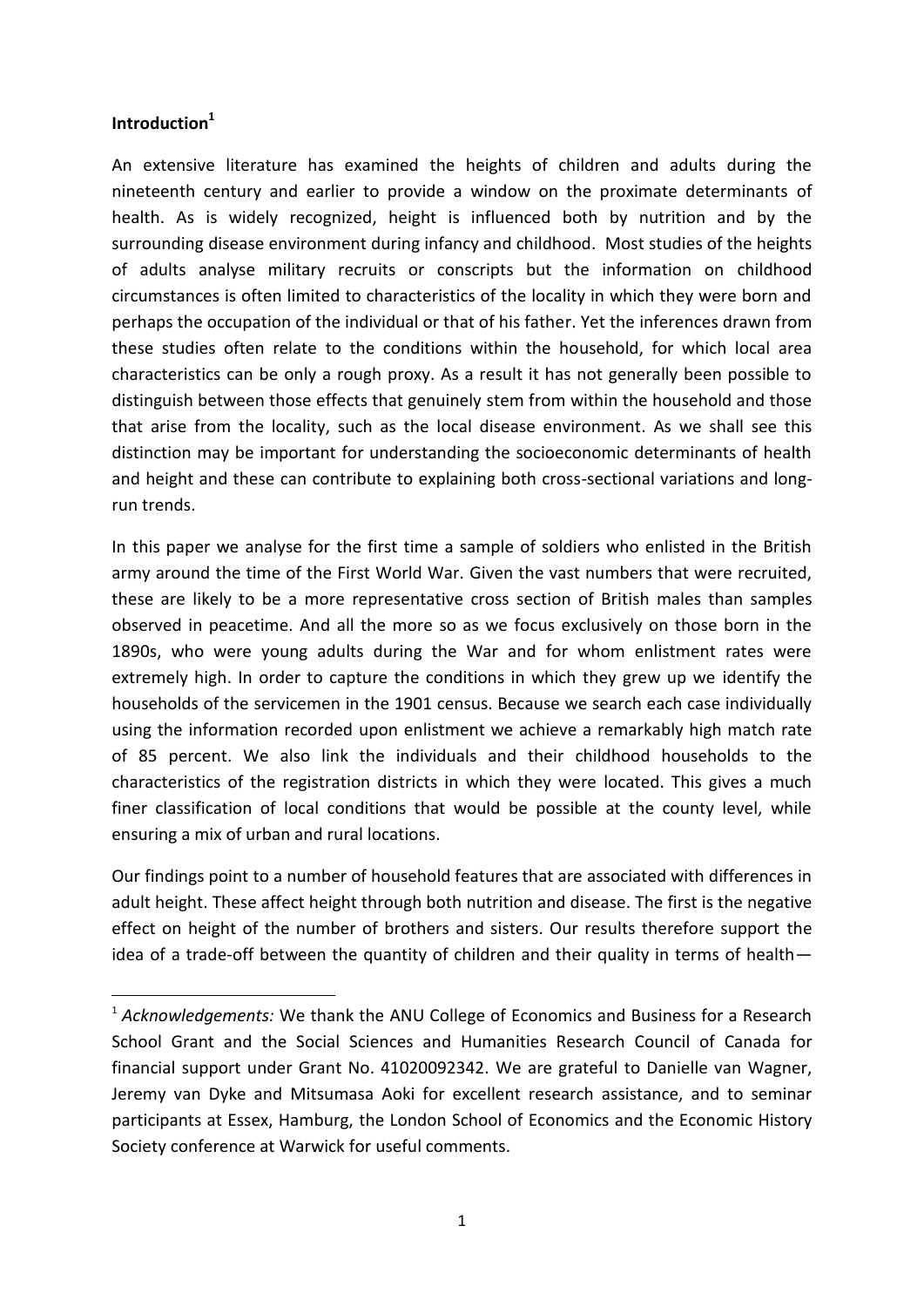something that is widely believed for the nineteenth century, but rarely measured. Other results include a negative effect of overcrowding on height as well as a negative effect of the share of earners in the household. In the presence of these variables the occupational class of the head of household also has a significant effect. However, local conditions still matter, in particular the disease environment as represented by infant mortality. This finding is consistent with those of other studies, and underlying it is the degree of overcrowding in the locality, its industrial character and the extent of female illiteracy. The last of these supports the idea that a more educated female population was conducive to the better nurturing of children.

#### **Childhood determinants of height**

Height is now a widely accepted indicator of the health status of populations. Aside from genetic influences, height is determined during childhood by nutrition and by the disease environment. A large literature has explored the socioeconomic circumstances that influence the average heights of populations in the eighteenth and nineteenth centuries and how these factors have evolved over time.<sup>2</sup> Important influences on height have been identified in a wide variety of cross sectional studies as well as in those that examine changes over time. Cross sectional studies of individual heights potentially offer more nuanced insights than can be obtained from variations in average height across regions or over time. But studies of individual heights, such as army recruits or convicts, often suffer severe limitations because they lack detailed information on socioeconomic conditions during childhood.<sup>3</sup> Thus inferences have to be based on not much more than place of birth characteristics and occupation or father's occupation. As a result there is little direct evidence on the correlates of height at the household level.

Modern datasets have provided a wealth of information on height and other health indicators for a wide range of developed and developing countries and the results have sometimes been used to make inferences about historical populations. But the past may differ in important respects.<sup>4</sup> One issue in the literature is the distinction between the influence of household circumstances and the effect of conditions in the locality, a distinction that is sometimes referred to as 'composition versus context'. When only the locality variables are available it is unclear whether these represent genuine locality effects or simply an average of household effects. Thus "neighbourhood level variables may act partially or entirely as proxies for individual attributes and a partition of the contribution of

 2 Comprehensive surveys are provided by Steckel, 'Stature and the standard of living' and 'Heights and human welfare'.

 $3$  Notable studies among a long list include Humphries and Leunig, "Cities, market integration', Horrell and Oxley, 'Bringing home the bacon', A'Hearn, 'Anthropometric evidence', Baten and Murray, Heights of men and women', Baten, 'Protein Supply and Nutritional Status'. A few studies such as Lantzsche and Schuster, 'Socioeconomic status' include a wider array socioeconomic variables, but these are observed at the time of enlistment rather than during childhood. Haines et al., 'The short and the dead', match records for Union Army soldiers with household data on wealth and head's occupation, but with a match rate of less than one third. 4 See Konteh, 'Urban sanitation.'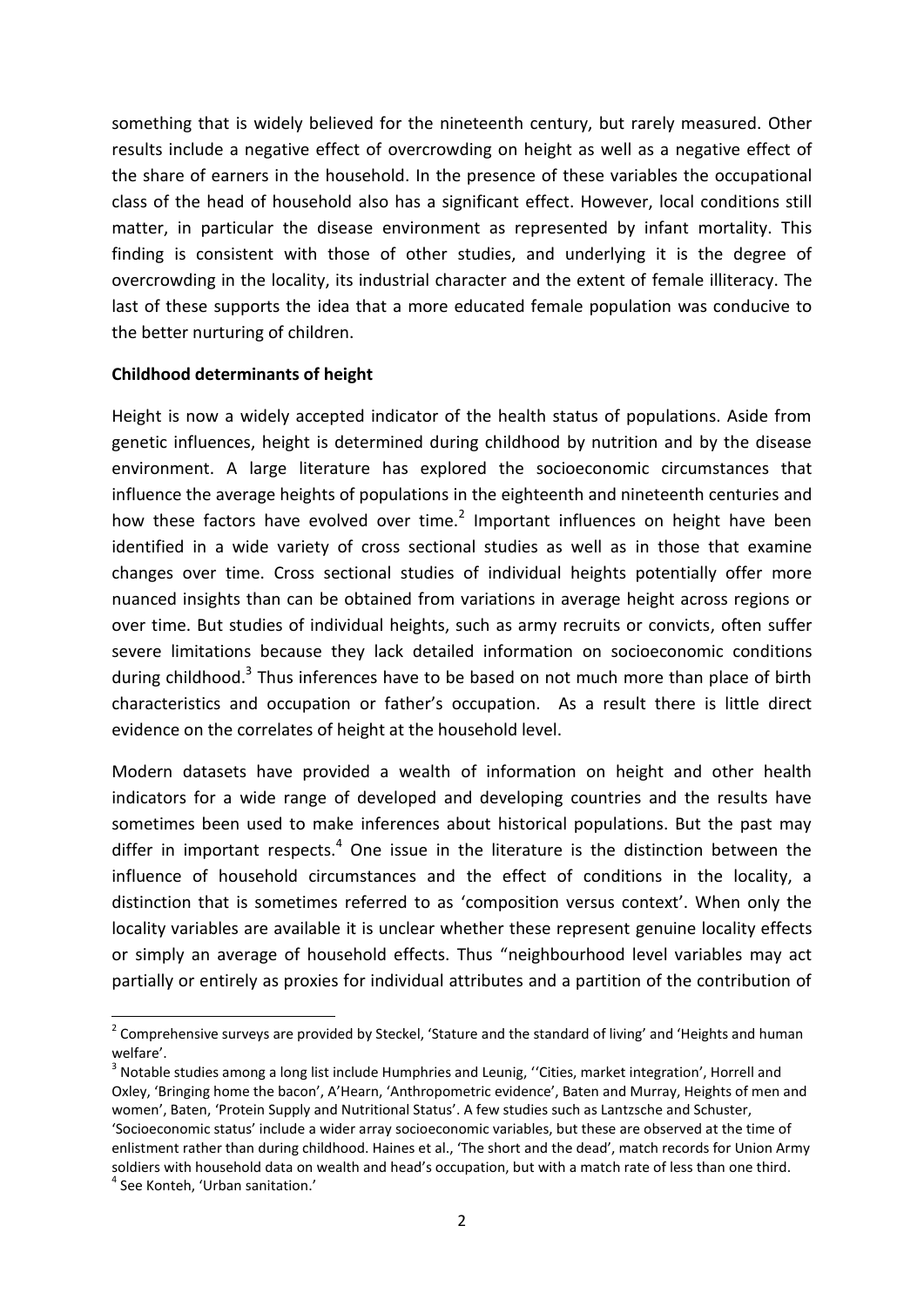each to the chosen health outcome is impossible. Without neighbourhood level measures, the impact of individual characteristics may be misunderstood."<sup>5</sup> The weight of evidence in modern studies is that the locality plays only a minor role, but the results could be quite different for the nineteenth century.<sup>6</sup> Distinct locality effects would include not only the built environment, the sanitary infrastructure and industrial pollution but potentially also human and social capital. $<sup>7</sup>$ </sup>

At the household level a number of conditions are important for child health and growth. Perhaps most important is the socio-economic status of the household. This is typically represented by the occupational class of the head of household—often the fathers of the individuals whose heights are analysed. Not surprisingly, differences in height by social class, and changes in those differentials, have been widely analysed. $8$  But their interpretation is less than transparent, not least because of clustering by locality. Taken alone, occupational class stands for a variety of factors, the most obvious of which is income, but it may also capture the separate effects of education, skills, standards, norms or other aspects of social standing that independently affect the health of children. On the other hand, even if social or occupational class were a good proxy for income, its effects may work through housing quality and overcrowding as well as diet and nutrition. In Victorian households the head's income could be supplemented by that of other earners and so the number and composition of earners might also be important. But even this might have mixed effects, depending on how time and resources were distributed among different family members by age, sex and labour market status. <sup>9</sup>

Household demographics are likely to matter but their effects are difficult to observe. The most obvious factor is the number of children in the family. As Rowntree found in his 1899 survey of York, large families were a common 'cause' of poverty.<sup>10</sup> Biographical evidence provides graphic detail that large families were often associated with disadvantage and privation among children.<sup>11</sup> Although the idea of a trade-off between the number of children in a family and their average health is familiar, quantitative evidence for the

<sup>&</sup>lt;sup>5</sup> Pickett and Pearl, 'Multilevel analyses' p. 116.

 $^6$  Pickett and Pearl, 'Multilevel analyses' p 111; Stafford and Marmot, Neighbourhood deprivation,' p. 357; Martikainen et al., 'Effects of the characteristics of neighbourhoods', p. 213; Komlos and Lauderdale, 'Spatial correlates of US heights', p. 71.

 $^7$  Newell and Gazeley, 'The declines in infant mortality' provide evidence that sanitary reforms reduced infant mortality in English towns at the turn of the century. In a controversial article Szreter and Woolcock, 'Health by association?', draw links between the development of social capital, specifically 'bridging' and 'linking' capital, and the advancement of sanitary infrastructure in nineteenth century Britain. In the absence of a welldeveloped public health service, 'bonding' social capital could also be important. For a recent survey of empirical work on social capital and health-related outcomes of children, see Vynke et al., 'Does neighbourhood social capital aid'.

<sup>&</sup>lt;sup>8</sup> Lantzsch and Schuster, 'Socioeconomic status and physical stature' include occupation of both conscripts and their fathers. Among the many studies that examine the effects of socioeconomic status are Cavelaars et al. 'Persistent variations' and Breschi et al., 'Social status'.

<sup>&</sup>lt;sup>9</sup> Horrell and Oxley, 'Crust or crumb?'

<sup>10</sup> Rowntree, P*overty,* pp. 120-1, 134-7.

 $11$  Humphries, 'Because there are to menny'.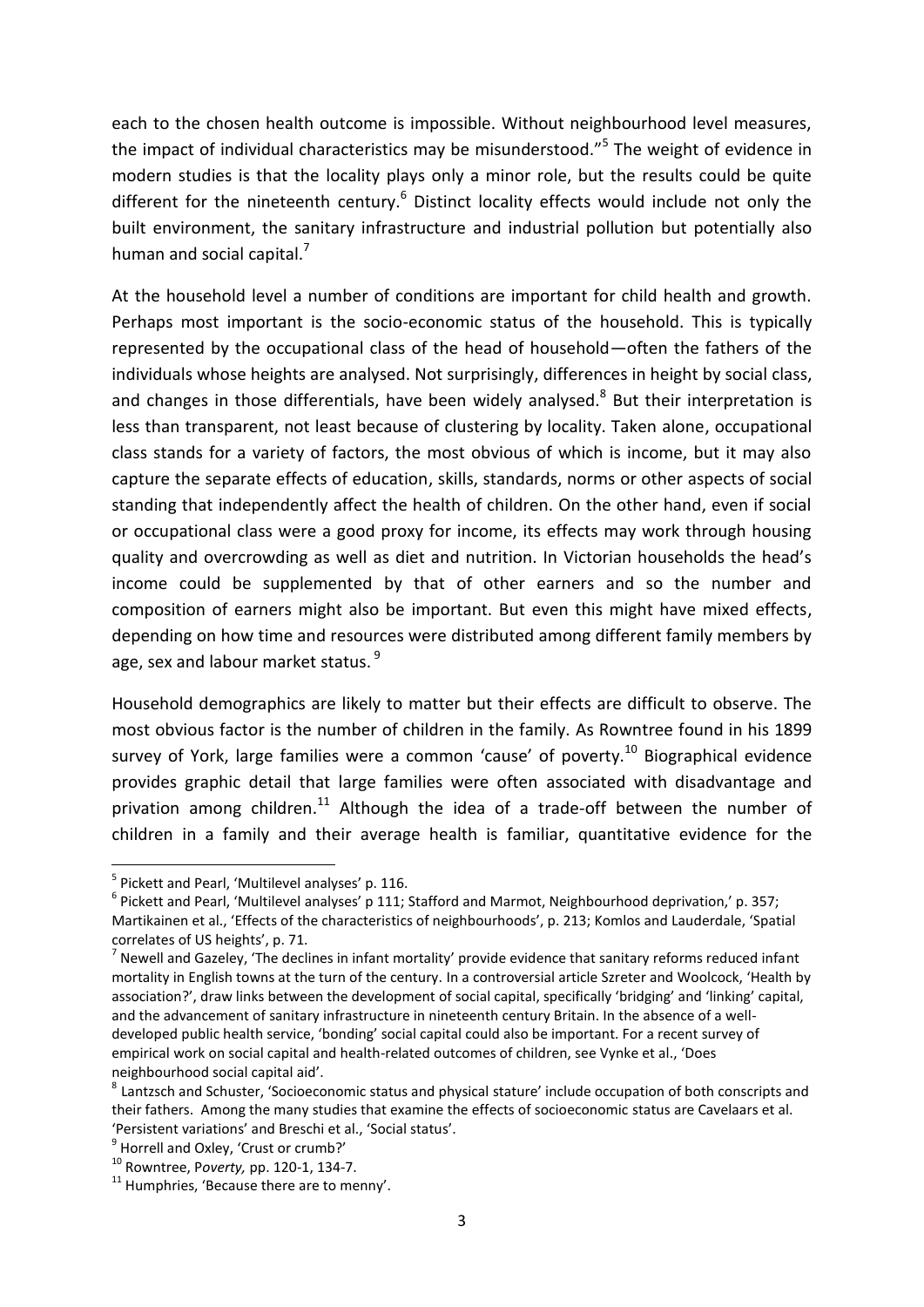nineteenth century is thin. Some studies have identified a negative relationship between fertility and height in aggregate time series, but there is little evidence at the household level.<sup>12</sup> One exception is evidence from the Boyd Orr cohort of children in poor families in the 1930s, which strongly supports the view that larger families were associated with shorter stature.<sup>13</sup> But evidence for earlier periods is lacking.

An issue that concerned contemporary observers was whether mothers' working in the labour market was deleterious to the health and survival of their children. On one hand working mothers may have less time for nurturing children, but on the other hand they may have fewer children and more income. Such hypotheses can only be examined with data at the household level. The demographic structure of the household may influence child health not only through the availability of nutrition but also via the transmission of disease. The latter is often linked with overcrowding, or more precisely to the interaction between housing quality and household demography. This was a perennial concern of medical professionals of the late nineteenth century, who drew strong links between overcrowding and the spread of infections, especially as a cause infant and child mortality.<sup>14</sup> A number of studies have found strong associations between health outcomes and overcrowding, or housing conditions more generally, but almost always at the aggregate level.<sup>15</sup> As a result it is unclear how far housing conditions affect the individual household directly and how far they stand as a proxy for conditions in the locality at large.

Turning to the local environment, attention has frequently been drawn to the differences height, and even greater differences in mortality, between rural and urban locations.<sup>16</sup> The height advantage of those from rural locations is typically associated with better access to fresh food (or at least to lower prices) and to lower exposure to infections endemic to towns and cities. Such differences are often seen as locality effects but taken alone they would also capture compositional effects such as differences in income, housing and family structure. The evidence suggests that proximity to sources of basic foods such as grain, vegetables, milk and butter, and meat products, identified by locality, had significant effects

 $12$  See Weir, 'Parental consumption decisions'; Schneider, 'A historical note on height'.

<sup>&</sup>lt;sup>13</sup> Hatton and Martin, 'The effects on stature'.

<sup>&</sup>lt;sup>14</sup> Notable among these was Sir Arthur Newsholme who was Medical Officer of the Local Government Board 1909-1919 and Sir George Newman Chief Medical Officer to the Board of Education from 1907, and then from 1919 Chief Medical Officer to the newly created Ministry of Health. Newsholme, *Infant and child mortality*, saw poverty as well as housing conditions as key causes of high infant mortality but laid stress on the environment external to the household, including public sanitation, temperature and rainfall. By contrast Newman, *Infant mortality*, laid stress on the education and practices of mothers. Interestingly, neither accepted the view that high fertility contributed to infant mortality. See the admirable summary of their respective views in Woods, *The demography of Victorian England and Wales*, pp. 280-295.

<sup>&</sup>lt;sup>15</sup> See for example, Burstrom et al, 'Child mortality in Sweden'; Cage and Foster, 'Overcrowding and infant mortality'.

 $16$  On the interpretation of urban-rural mortality gaps, see Williams and Galley, Urban-rural differentials'; Szreter and Mooney, 'Urbanisation, mortality and the standard of living'; Woods, *The demography of Victorian England and Wales,* Ch. 9.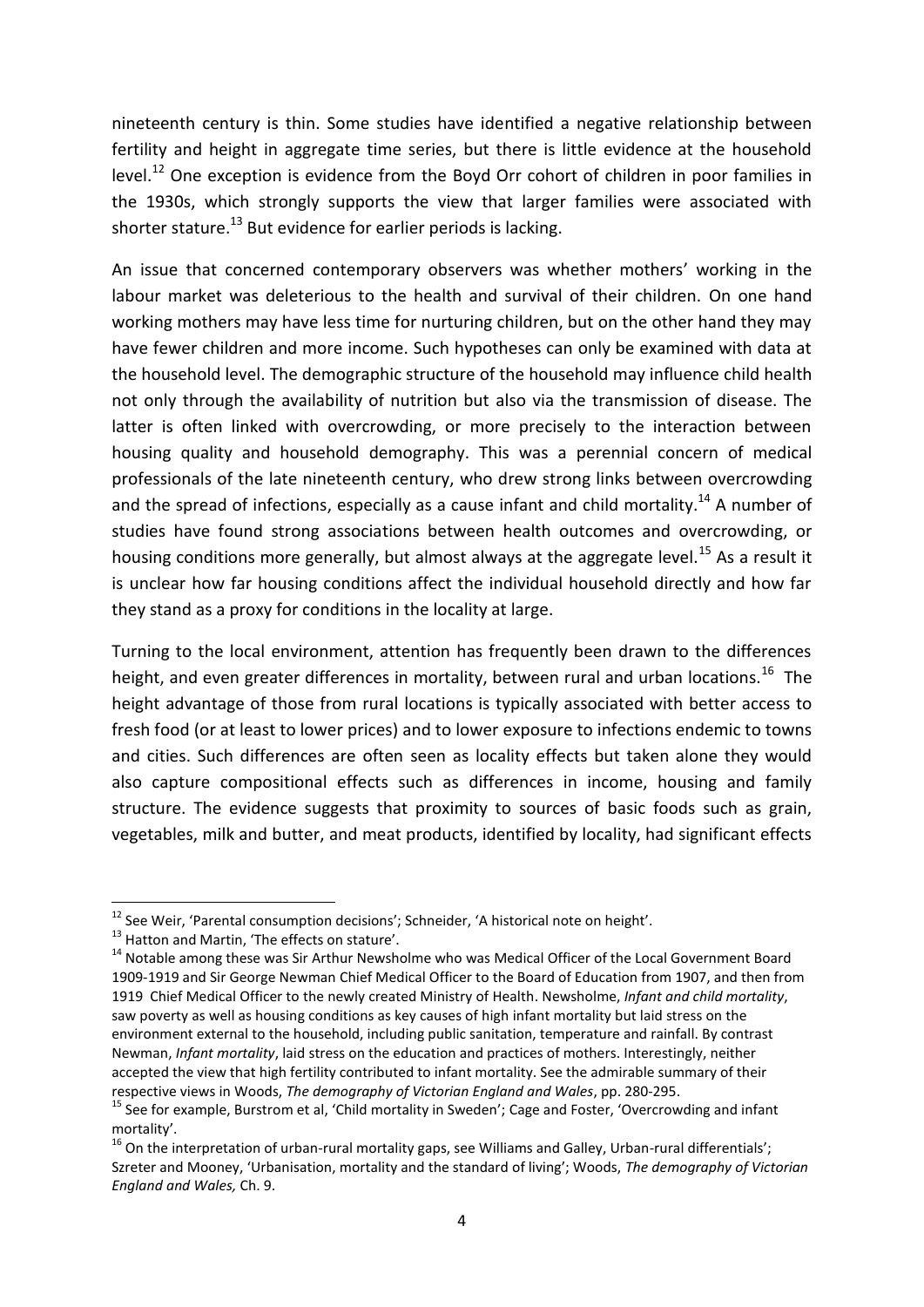on height.<sup>17</sup> These attributes varied across rural locations and also between towns and cities with differential access to transport networks and to rural hinterlands.

Perhaps even more important is the link between population density and height. A number of studies have found that larger and more industrial cities were associated with shorter stature. Clearly, high density is associated with poor housing quality and overcrowding and it may simply reflect the circumstances of individual households. But one recent study points to effects stemming from the surrounding area and not just the immediate vicinity, which suggests that conditions in the surrounding locality were important.<sup>18</sup> Indeed the widespread presumption is that high population density captures the local disease environment. Nineteenth century cities are famous for grime and squalor lack of sanitation, not to mention industrial pollution. But the gradual, if uneven, advance of sanitary reforms, improved public amenities, cleaner streets and suburbanisation helped to remove some of the disease vectors. As a result the effects captured by population density may have become weaker and more heterogeneous towards the end of the nineteenth century.

One way to capture the local health environment is to look at average health outcomes. The most widely used measure is the infant (or sometimes child) mortality rate. This could have two opposite effects. On one hand higher infant mortality might leave healthier and taller survivors—the selection effect. On the other hand as a proxy for the risk of infection it may result in shorter stature—the scarring effect. Existing evidence for countries and localities points to a strong negative relationship between infant mortality around the time of early childhood and height, which suggests that the scarring effect dominates.<sup>19</sup> In the nineteenth century spatial and temporal variations in infant mortality were associated largely with respiratory infections, notably pneumonia and bronchitis, and gastro-intestinal infections, especially diarrhoea and dysentery. These types of infection, especially when recurrent, were precisely those that slowed growth during childhood. But other infectious diseases (measles, whooping cough, scarlet fever) may not be so well captured.<sup>20</sup> It is important to note, however, that while infant mortality stands as a proxy for some elements of the disease environment, it represents an outcome of a variety of deeper causes, some of which are noted above.

To summarise, the existing literature points to a variety of economic and demographic circumstances that affect both nutrition and infection and that promote or restrict growth during childhood. But many of the inferences, particularly for the nineteenth century and earlier, are indirect in the sense that they are derived from the relationship between individual heights and the characteristics of regions or localities. The most important limitation has been the lack of information on household circumstances during childhood. A

 $\overline{a}$ 

<sup>&</sup>lt;sup>17</sup> See Baten and Murray, 'Heights of Men and Women'; Baten, 'Protein Supply and Nutritional Status'.

<sup>&</sup>lt;sup>18</sup> Humphries and Leunig, 'Cities, market integration'; see also Komlos and Lauderdale, 'Spatial correlates of US heights'.

<sup>&</sup>lt;sup>19</sup> Hatton, 'Infant mortality', Bozzoli et al. 'Adult height and childhood disease'.

<sup>20</sup> Woods, *The demography of Victorian England and Wales*, pp. 272-3.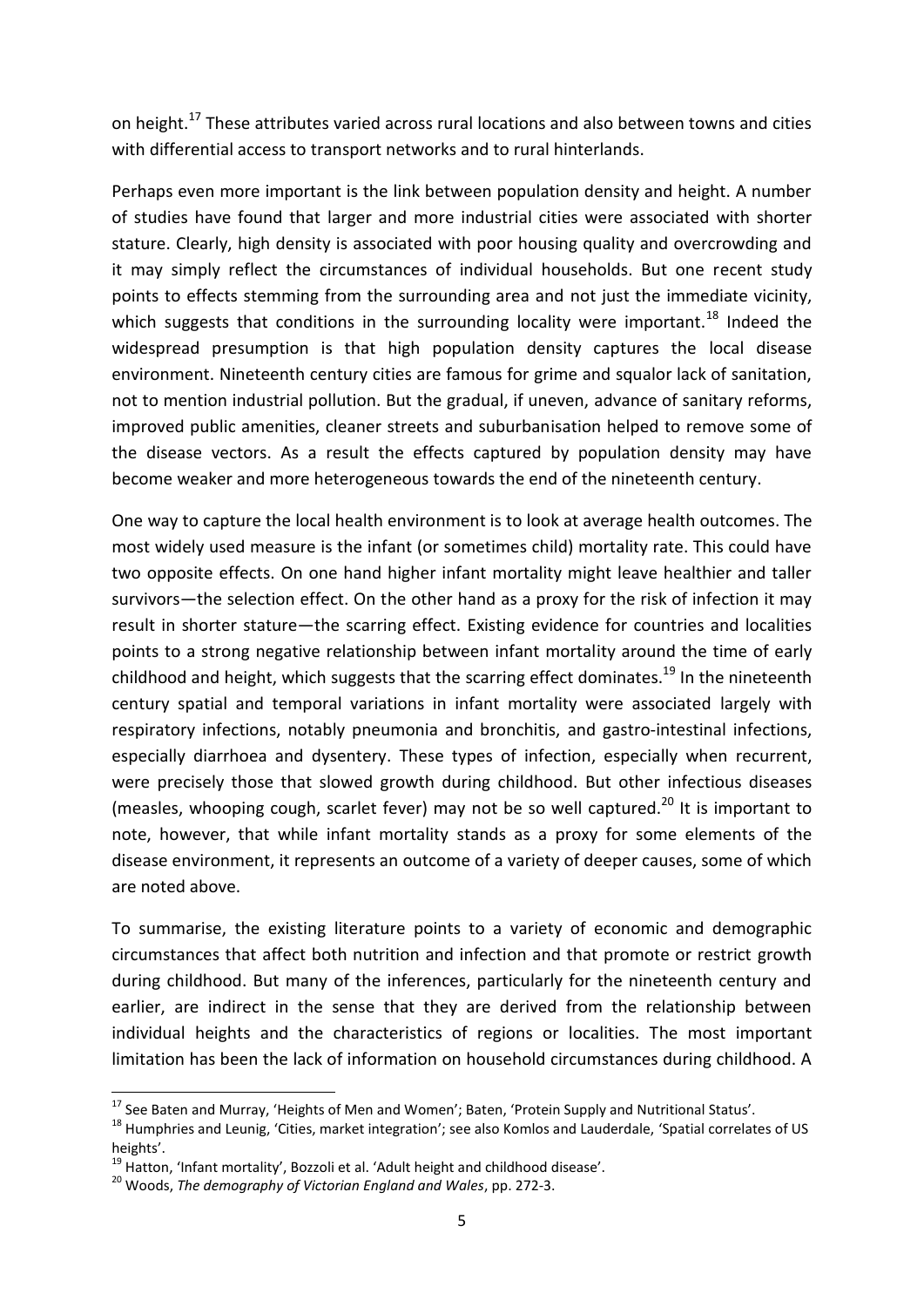related issue is the degree to which locality effects influence health during childhood once household circumstances are taken into account. In what follows we investigate both household and locality effects using a sample of British servicemen in the First World War.

#### **Data**

 $\overline{a}$ 

We construct a database of the heights of men who served in the British army around the time of the First World War. These come from the army service records, which have now been made available online largely for the benefit of genealogists.  $^{21}$  The original records are kept in the National Archives and a number of features are worth noting. Our focus is on the army service records that are located in the file WO 363, also known as the 'burnt documents'. As a result of fire at the War Office building at Arnside Street in London in September 1940, approximately three fifths of the records were destroyed by fire and many others were damaged.<sup>22</sup> The surviving documents contain records of around two million servicemen who completed their army service between 1914 and the early 1920s. They exclude recruits to the navy and those who entered the army as officers. Although the files for individual servicemen are sometimes incomplete, almost all of them include the attestation form that was completed upon enlistment. Most of the information that we use here comes from the attestation. Although there are different types of attestation form, almost all include the date and place of attestation, the name, age, sometimes the birthplace, and usually the address of the serviceman and/or his next of kin. From the medical inspection report we also have some physical characteristics, most importantly height.

We have sampled these records using the genealogical website Ancestry.co.uk. We sample the service records on the basis of the first three letters of the surname. We have taken a sample of the first 2.5 percent of each three-letter combination for about half of the letter combinations. Our principal focus is on those that were born in the years 1892 to 1897 in order to observe them as children in the 1901 census. The ages that were recorded on the attestation, and those that we have calculated independently, were sometimes inconsistent with the summary upon which the search was based. As a result we have a rather wider range of ages than in the original sampling frame.

Based on information in the service record we searched for each of the servicemen in the 1901 census, this time using the genealogical website Findmypast.co.uk.<sup>23</sup> Initially we search by age range and name, and then, where available, we use other information in the service record for further corroboration or to discriminate between alternative possibilities. The most important pieces of corroborative information are birthplaces and the names and

<sup>&</sup>lt;sup>21</sup> For a guide to these records (for genealogists) see Spencer, 'First World War Army Service Records.'

<sup>&</sup>lt;sup>22</sup> For this reason it is not possible to determine whether a particular person served in the army or not. It is impossible to distinguish whether a person did not serve in the army or whether their record was destroyed.

<sup>23</sup> We use *Findmypast* rather than *Ancestry* because the search engine is rather more discriminating and also because the household summary is presented in a way that lends itself more easily to data entry.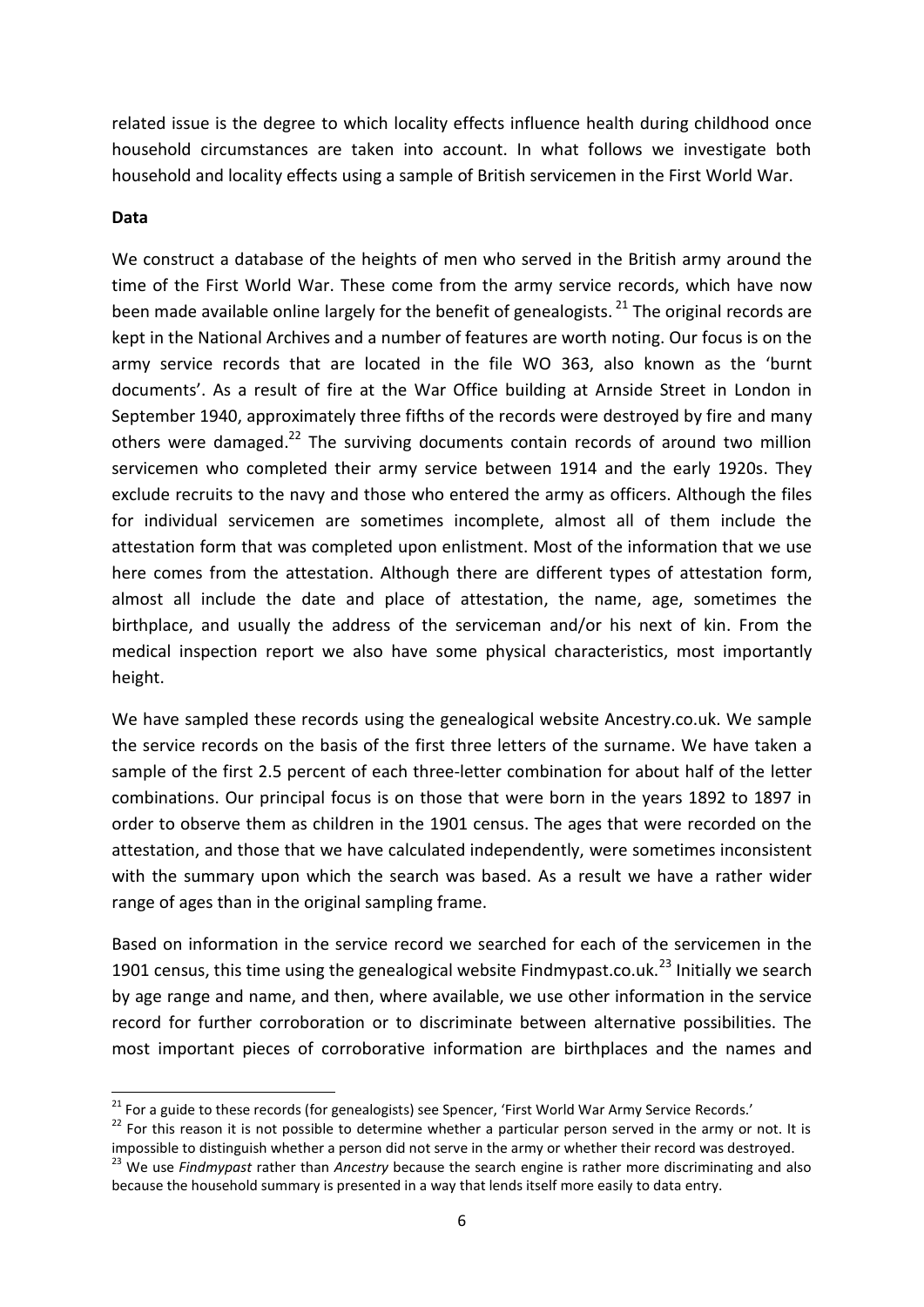addresses of next of kin. One helpful feature is that few of the servicemen that we search for were married at the time of enlistment and so their next of kin is typically a parent rather than a spouse. This aids in identifying the correct household in 1901. In addition to recording the key information from the 1901 census we also assess the quality of the match with grades ranging from 4 (certain) to 1 (most likely).  $^{24}$  Cases where no match was found or there was no basis to choose among alternatives were dropped. Among the cases that were successfully matched the match grades are 4: 54.0%, 3: 26.0%, 2: 13.1%, 1: 6.9%. Our matched sample (grades 1-4) amounts to 2522 servicemen who grew up in England Wales out of a total of 2956 for whom we have searched in the census. Because we have investigated each case individually our match rate of 85.3 percent far exceeds those typical of studies that rely only on electronic matching. This should provide a reasonable degree of confidence that our sample is representative of all servicemen.

We focus on those from England and Wales for two reasons. One is that some of the information of interest is not as easily available in the Scottish or Irish censuses, specifically the number of rooms occupied by a household. More important, for England and Wales we capture the effects of locality at the level of the registration district rather than at the county level. There were 635 registration districts in England and Wales with an average population of 51,200 in 1901. The registration districts, which were based on poor law unions, encompass the diversity of local conditions much of which would be averaged away at the county level. We obtain key variables from the Decennial Supplement to the Registrar General's  $65<sup>th</sup>$  Annual Report.<sup>25</sup> This contains demographic and other statistics for the decade 1891-1900, and these data are linked to the individual's location in the 1901 census.

For the purposes of analysis we have to drop some of the original matched cases. These are principally where height is missing, usually where the original document was burnt or water damaged. We also drop cases where the servicemen turned out not to be born in the 1890s and/or enlisted before 1910 or after 1922. We also drop a few cases where the household

<sup>&</sup>lt;sup>24</sup> There are three dimensions implicit in our measure of match quality. One is the extent of corroborative evidence, the most important of which is parent's name, address and birthplace. In some cases we have found the servicemen at the 'right' address and/or relatives in the 1911 census and then, with this additional information, traced the family back to 1901. Another is whether there is some element of inconsistency between the service record and the census summary, often errors of spelling in names and locations, especially in the attestation, or where first names are shortened (e.g. 'John' becomes 'Jack') or the order is reversed (e.g. 'Victor Edward' becomes 'Edward Victor'). A further issue is the (non)existence of other plausible alternatives. Cases where there is sufficient corroborative evidence and no conflicts are given a grade of 4; cases where some anomaly such as in the names of relatives or birth places is far outweighed by other evidence are given a grade of 3; where there is limited corroborative evidence or more serious anomalies but we remain reasonably confident the grade is 2; and cases where there is some room for doubt, but the best option is chosen, are given 1. Cases where there is simply insufficient information to discriminate between alternatives are not matched at all.

<sup>25</sup> See Registrar General, *Decennial Supplement to the 65th Annual Report*; most of the data used here come from Part I, Table 1 pp. cxxx-clxiii and pp. 97-731.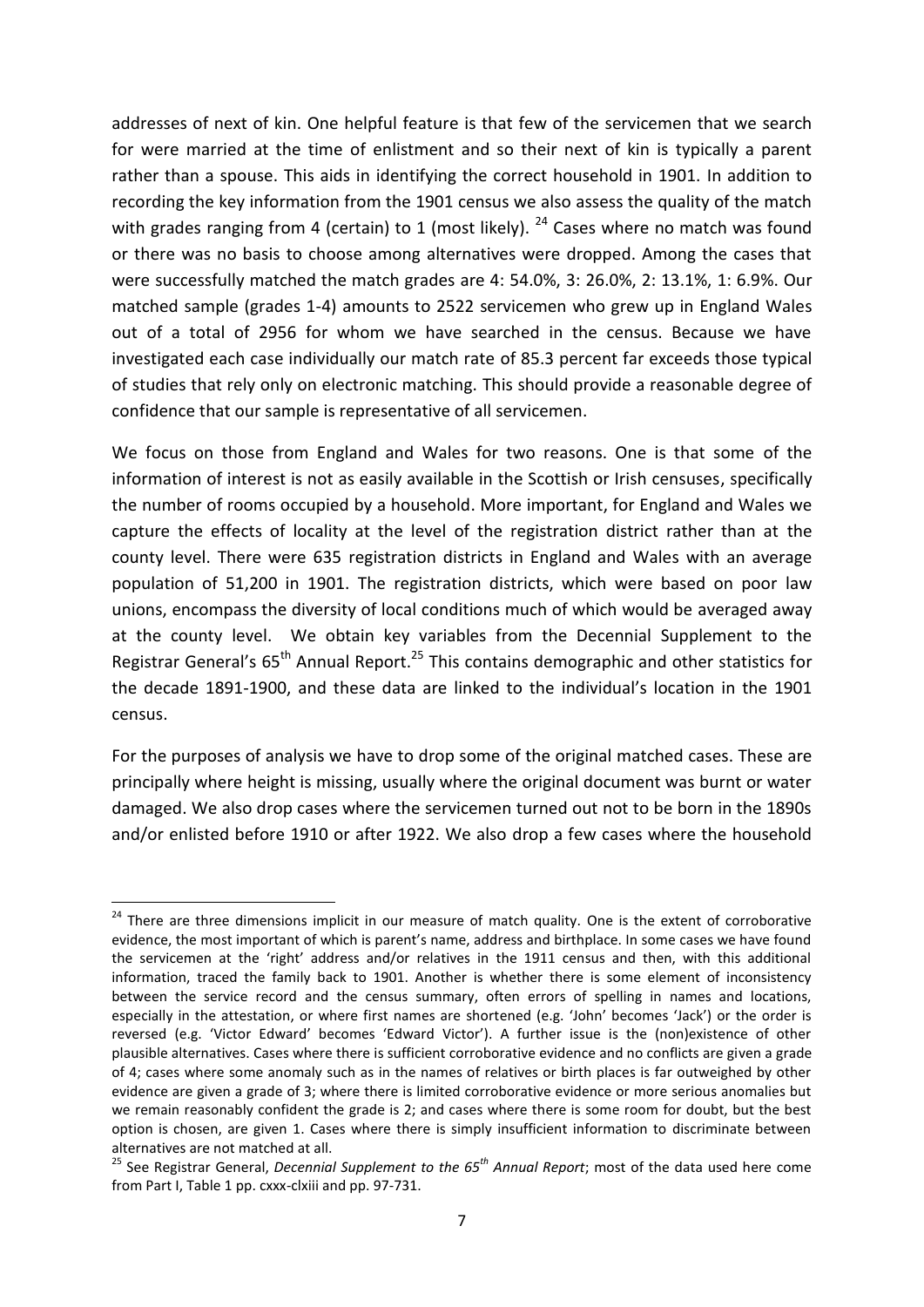observed in the 1901 census contained more than 15 persons—usually lodging-houses or other institutions. This leaves us with a sample of 2236 cases, which we use in what follows.

#### **Army recruitment, the heights and background of soldiers**

By construction the men in our sample were relatively young and they enlisted relatively early. As shown in Table 1, the average date of attestation is halfway through 1915, with 20 percent enlisting after the introduction of conscription in March 1916. Age at the time of enlistment is measured in two ways, first from the attestation form and second by combining the date of attestation and the age recorded in the 1901 census. Although the means are relatively close the ages as measured by these alternative methods often differ and the correlation coefficient is only 0.83. In part this is because age is recorded as whole years in the census and often on the attestation form. But in 12 percent of cases the age difference is more than two years. The average age of these individuals when observed in the 1901 census is 5.5 years and their average birth order is 3.

As is well known, there was massive recruitment into the army during the Great War, with the total exceeding 5 million. It is estimated that 46.3 percent of males aged 15-49 in England and Wales in 1911 were recruited into the army. Among those born in the 1890s it would have been about two thirds. $^{26}$  For this reason alone those that enlisted would have been fairly representative of this cohort of men. Taking a sample from the original paper files Lamm concluded that the surviving records from WO363 (the burnt documents) were reasonably representative of non-commissioned ranks in the army as a whole and of the relevant population at large.<sup>27</sup> One dimension of representativeness is the regional composition. Table 2 compares the proportions in registration divisions of children aged 0 to 9 in 1901 with those in our matched sample. Our sample is broadly representative although there are slightly more than expected from the regions of the south and east and somewhat fewer from the southwest and Wales. $^{28}$ 

A common concern when analyzing height data from military recruits is the minimum height restriction. A number of different methods have been used to correct for truncation at the lower end of the height distribution.<sup>29</sup> This is much less applicable to the First World War. Because of the continual pressure for military manpower recruitment standards declined as the War dragged on. In particular the height standard which was five feet three inches at the beginning of the war was progressively relaxed.<sup>30</sup> This began in November 1914 with the

<sup>26</sup> Figure for all age groups from Winter, *The Great War,* p 28*.* The male population aged 15-24 in in 1911 was 3.2 million and the number who served (in all the forces) was approximately 2.1 million, *op.cit,* p. 82.

<sup>27</sup> Lamm,'British soldiers'.

<sup>&</sup>lt;sup>28</sup> These deviations are somewhat similar to those found for all ages by Lamm 'British soldiers", p. 81-83

<sup>&</sup>lt;sup>29</sup> See for example A'Hearn, 'A restricted maximum likelihood estimator', and Komlos, 'How to (and how not to)'.

 $30\text{ }\dot{\text{W}}$  with the surge of volunteers in the first few months of the War the height standard was raised to 5' 6" in September 1914 then lowered to 5' 4" in October and back to 5'3" in November. It was further reduced to 5' 2" in May 1915. For the background to thes policies, see Grieves, *The Politics of Manpower*, Ch. 1, and Simkins *Kitchener's Army*, Ch. 4.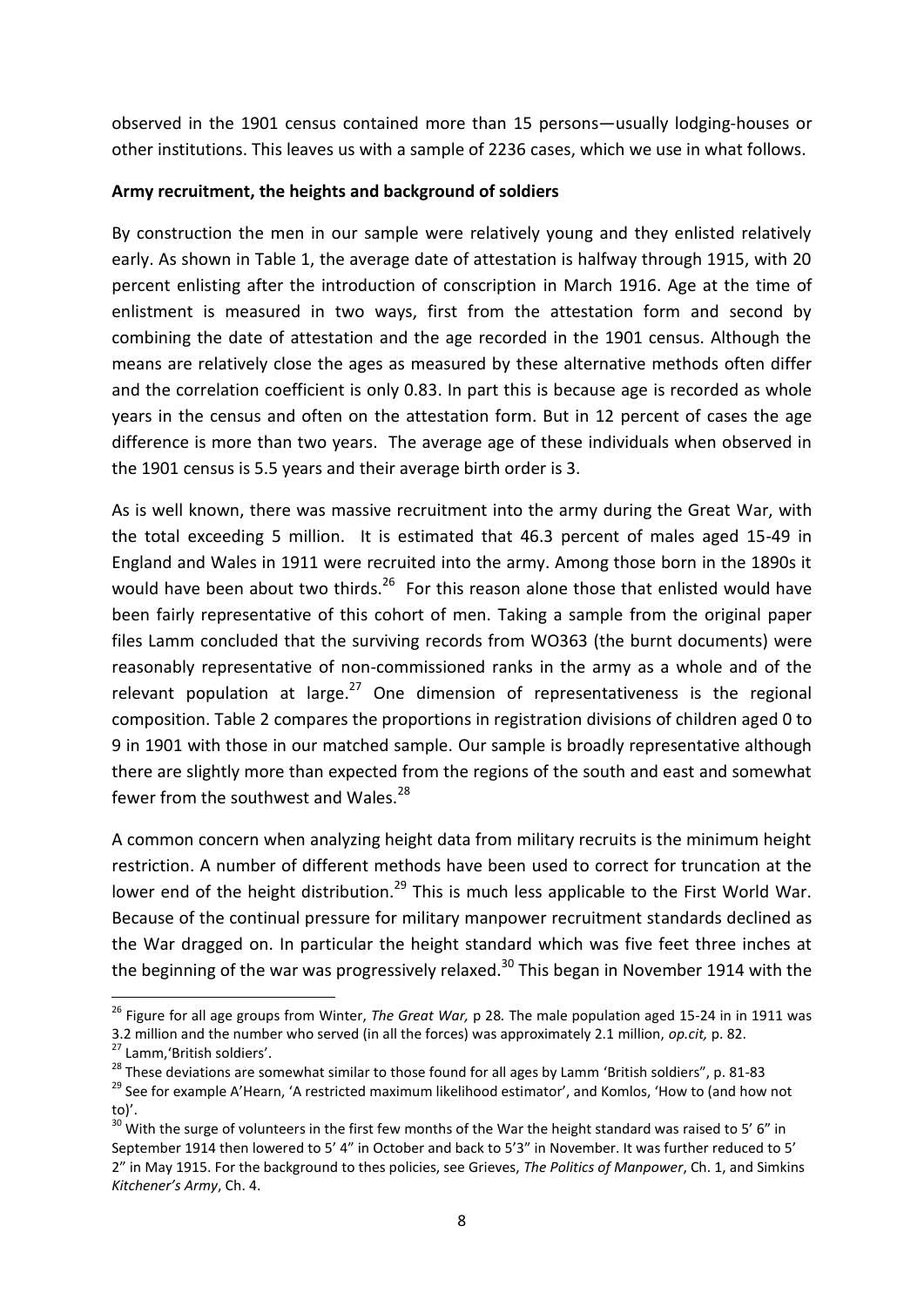first Bantam regiments for which the height range was between four feet ten inches and the normal standard of five feet three.<sup>31</sup> The distribution of heights in our sample of servicemen is shown in Figure 1. The average height is five feet six inches and 9.5 percent are less than five feet three inches tall, while 10.8 percent are more than five feet nine. Although the mean is five feet six, for reasons that remain unclear, the modal value is five feet seven. The hypothesis that these heights follow a normal distribution can be rejected.

As Bodenhorn et al. have emphasized, there are many other sources of selection into the army that may lead to biased estimates of average height, especially for volunteer armies.<sup>32</sup> Recruitment in the First World War was much less selective than it had been in the Boer War when more than a third of applicants were rejected as unfit for active service.<sup>33</sup> Medical examinations were notoriously superficial and the rejection rate declined as the pressure for recruits mounted, and especially after the introduction of conscription.<sup>34</sup> By the last year of the War (when a large proportion of those fit for service had already enlisted), only 10 percent of those examined were rejected as unfit for any kind of service.<sup>35</sup> Only a very small proportion of these were rejected on the grounds of "poor physique", although the medical grounds for rejection could well have been correlated with height.<sup>36</sup> Thus the army took men with a wide range of health statuses with only limited positive selection in terms of health and height.<sup>37</sup> Indeed, many of those that had not enlisted by the end of the war were in reserved occupations and were not necessarily unfit for service.

Volunteers were healthier and fitter than conscripts. Army statistics indicate that among those recruited up to October 1917 almost all volunteers were classified as 'fit for general service' while only 64 percent of conscripts were so classified.<sup>38</sup> If volunteers were indeed more positively selected then we should see a difference between the heights of those that enlisted before and after conscription, which came into force at the beginning of March 1916.<sup>39</sup> During the period of conscription the proportion of volunteers was a small

1

<sup>31</sup> See Allinson, *The Bantams*. Bantam battalions accounted for about 50,000 recruits although many others below the height standard managed to enlist.

<sup>&</sup>lt;sup>32</sup> Bodenhorn et al., 'Problems of sample-selection bias'.

<sup>&</sup>lt;sup>33</sup> Over the decade 1893 to 1902, 34.6 percent of those who underwent the army medical examination were rejected and a further 3 percent were discharged on medical grounds within two years, see Interdepartmental Committee on Physical Deterioration, '*Report*', Appendix 1, pp. 95-97. As an unknown proportion of volunteers were rejected by recruiting officers without being subjected to medical inspection the total rejection rate would have been much higher, possibly more than half.

<sup>&</sup>lt;sup>34</sup> Winter, *The Great War*, p. 52. He also describes the controversy arising from the inadequacy of medical examinations, noting that the doctors were paid only for those that they passed as fit, *ibid*, p. 50-3. <sup>35</sup> Winter, *The Great War*, p. 57.

<sup>36</sup> The Ministry of National Service, *Report*, provides a compilation of statistics from the examinations conducted by the National Service Medical Boards that were established in 1917.

 $37$  Following the medical examination they were assigned a letter grade, where 'A" was 'fit for general service',

B was 'fit for service abroad in a support capacity' and C was 'fit for home service only'.

<sup>38</sup> Army Council, *General Annual Reports*, p. 9.

<sup>&</sup>lt;sup>39</sup> The Military Service Act of 1916 was passed in January and came into force on March 2<sup>nd</sup> 1916. It included all men aged 18 to 41 unless they were married or widowed with children. A further act of May 1916 that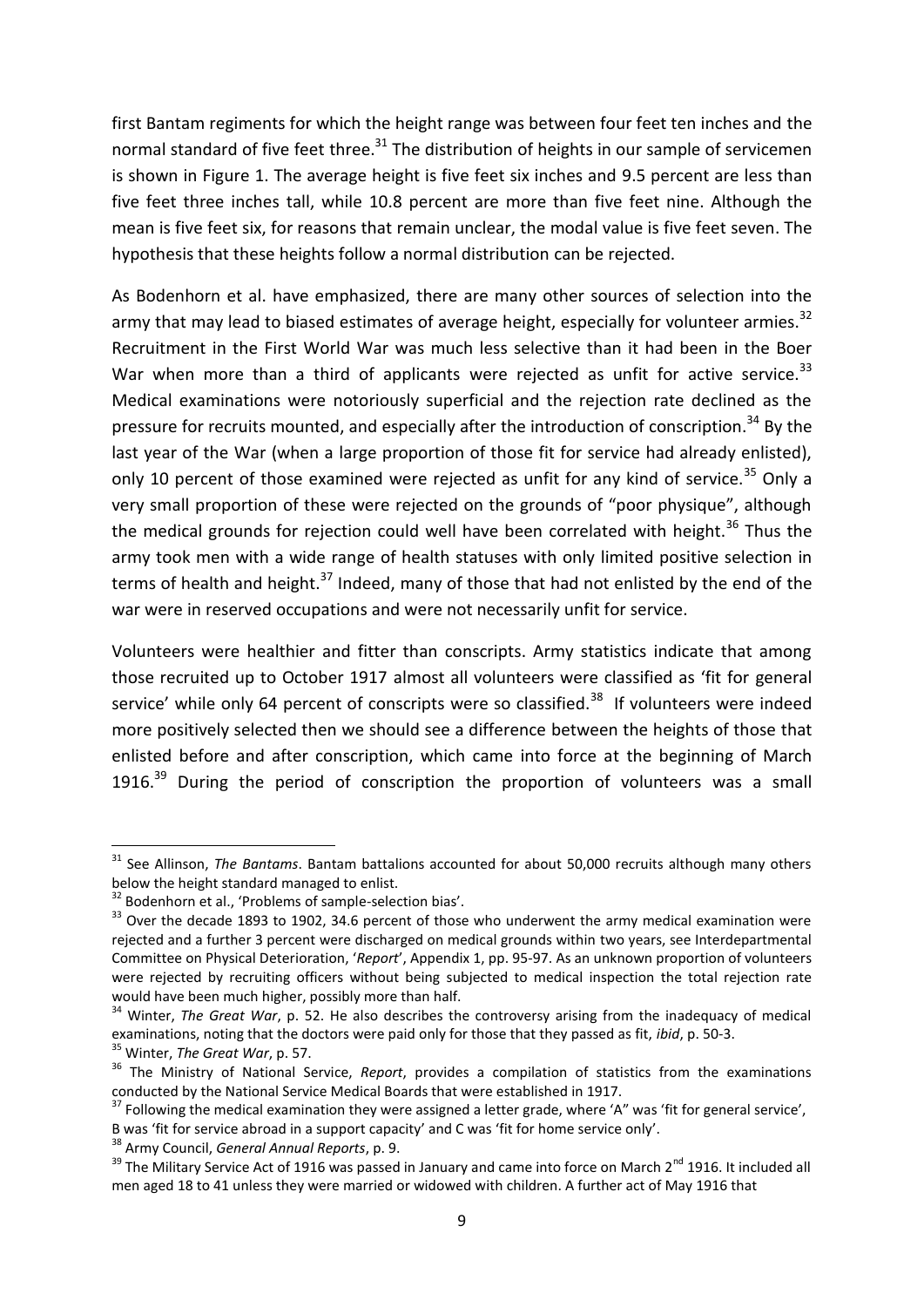minority—only 12.5 percent.<sup>40</sup> Just over 20 percent of our sample enlisted during the era of conscription and these were shorter than volunteers, on average by 0.3 of an inch ( $t' =$  $2.2$ ).<sup>41</sup>

We may conclude that conscription enhanced the representativeness of army recruits but there remain two important sources of selectivity in the records used here. While the surviving records in W0363 seem to be a random selection of the originals they do not include those enlisting in the navy which was generally regarded as a more elite service. More importantly, officers joining the army on commissions are also omitted. These were about five percent of the total army strength and they were drawn almost entirely from upper and middle class backgrounds.<sup>42</sup> They are likely to have been fitter and taller than those from the lower classes. One estimate puts the mean height of officers at five feet nine inches.<sup>43</sup> At the other end of the scale, WO363 does not include a selection of records that were transferred to the Ministry of Pensions. These evidently include a higher proportion of records of those who were discharged on medical grounds or as 'unlikely to become an efficient soldier".<sup>44</sup>

Returning to Table 1, we observe the mean family characteristics of the matched servicemen as children in 1901. The average household consisted of 6.5 people with an average of 4.2 children in the family. On one hand we should expect to oversample relatively large families; on the other hand many of the families are incomplete when observed in the census. Of the 98 percent of households with a mother present her average age is 35.6. Of these, 19 percent were aged under 30 and 24 percent were over 40. Nearly 6 percent of households were headed by females and in 7.6 percent the mother reported a gainful occupation. Not surprisingly, among female heads nearly half reported an occupation. The average number of earners in the household is 1.8 with over half having just one earner. Finally the occupation of the head of household was coded according to the Registrar General's 1921 social classification (rather than that of 1911) as suggested by Armstrong.<sup>45</sup> Only 13.2 percent were in social classes 1 and 2 (professional and managerial) with a further 46.3 percent in class 3 (skilled).

The last part of Table 1 shows the average characteristics of the registration district in which the household was located in 1901. Households are observed in 473 out of the 635 registration districts. Not surprisingly these were typically the larger districts with an

extended conscription to married men is less relevant to our sample, only 8.3 percent of whom were married upon enlistment. Those attesting under the Derby scheme are counted as volunteers, as seems appropriate.

 $40$  This is for the period from 1<sup>st</sup> March 1916 to 30<sup>th</sup> June 1917, after which volunteers were no longer separately distinguished—see Army Council, *General Annual Reports*, p. 60.

 $41$  Cranfield and Inwood, 'The great transformation', find similar results for Canadian servicemen.

<sup>42</sup> Simpson, 'The officers', p. 91.

 $43$  Pembury, 'Tall men versus short men,' p. 112 (comments by Sir Launcelot Gubbins).

<sup>44</sup> Lamm, 'British soldiers', p. 62.

<sup>45</sup> Armstrong, "The use of information," p. 205.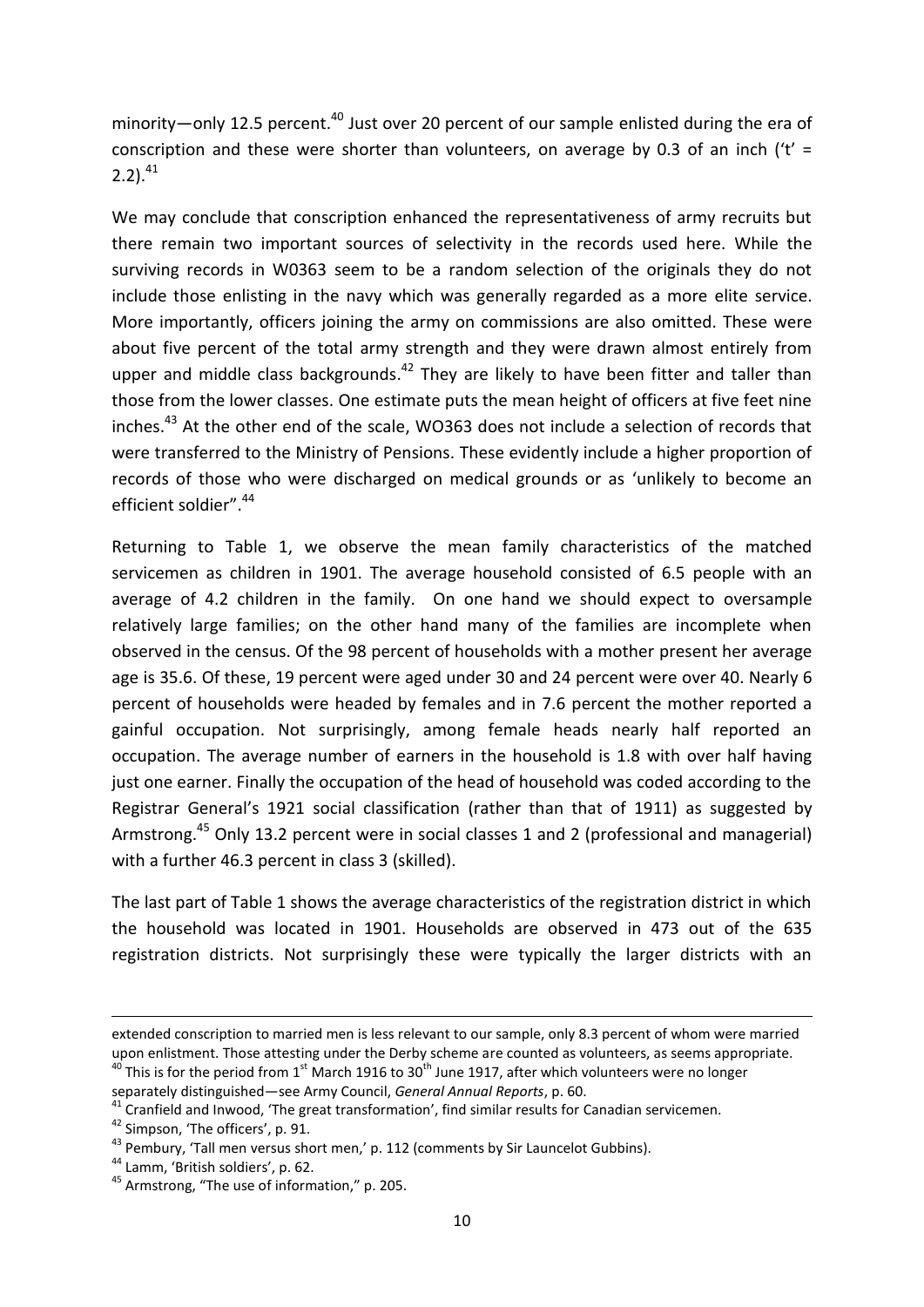average population of nearly 150,000 and with a density of nearly 21 persons per acre.<sup>46</sup> The average individual in our sample was living in a district where 5.6 percent of households were overcrowded on the conventional measure of more than two persons per room. The Registrar General produced a rough classification of registration districts as heavily industrial or agricultural.<sup>47</sup> These districts account for 27 percent and 14 percent respectively of those in our sample while the remainder came from mixed districts, provincial towns, and most importantly, London. The average rate of infant mortality in these districts from 1891 to 1900 was 152 per thousand—close to the average for England and Wales. Among those aged 0 to 9 the average mortality rate was much lower at 30 per thousand. In order to explore the effects of education we also construct a proxy for the district literacy rates of the parents' generation by taking the percentage of brides and grooms that signed the marriage register by mark in the years 1881 to 1884. $^{48}$  These show that, in the districts represented in our sample, more than 15 percent of women and 12 percent of men were illiterate at the time of marriage.

#### **Height and the household**

 $\overline{a}$ 

Here we explore how the heights of army recruits depend on the characteristics of the household in which they grew up, something that is rarely possible in historical data. The first column of Table 3 reports the results with only demographic variables included. We use age at enlistment as calculated from the date of attestation and age as reported in the census. As expected those aged less than 18 were significantly shorter, by more than half an inch, and those aged 18 and 19 by about quarter of an inch, than the omitted group, which is age 22 and above. These effects are relatively modest but they are consistent with the findings of others. In what follows we compare the results using the alternative age measure.

Birth order is naturally correlated with family size, as high birth orders are only observed in large families. In order to avoid conflating the separate effects of birth order and sibship size we use an adjusted measure of birth order: the difference between the individual's birth order and the sibship mean birth order. The result in column 1 suggests that, in contrast to some studies, there is no strong birth order effect on height as the coefficient is small and insignificant. It must be remembered, however, that birth order is calculated only for those present in 1901. More interesting is the effect of sibship size. The coefficient in column 1 indicates that height is inversely related to the number of children in the family. This reflects the trade-off between the quantity and the quality of children in the health dimension.

 $^{46}$  At the 1901 census the average person lived in a registration district with a population of 139,539 and a density of 20.02 persons per acre.

<sup>47</sup> This classification was taken from the Registrar General, *Decennial Supplement to the 65th Annual Report,* p. viii.

<sup>&</sup>lt;sup>48</sup> 1884 is the latest date for which this measure of literacy is reported by registration district. The mean age of first marriage for women in the 1880s was a little over 27 (Woods, *The demography of Victorian England and Wales*, p. 89).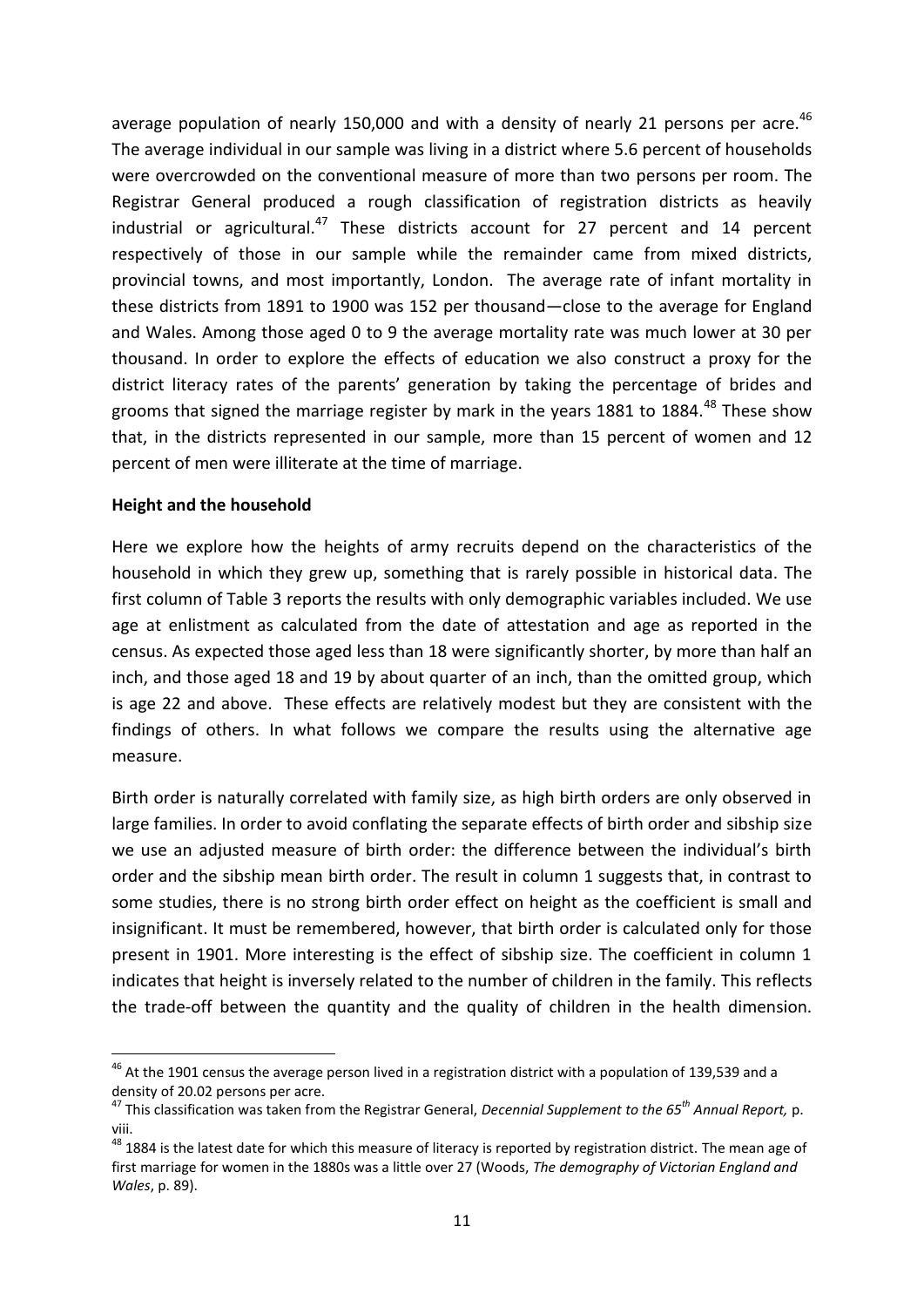Across the range of family sizes from one to ten this would amount to a difference of more than an inch. 49

It is important to recognize, however, that the families observed here are often incomplete and hence some of the children would have gained further siblings after 1901. We therefore include the age of the mother in 1901 to account for the probability of further siblings. The result is consistent with the notion that the older the mother, the smaller the expected addition to family size, and hence the positive effect on height. Mother's age is set to zero where there is no mother present and so a dummy is also included to account for families where there is no mother present and therefore no further siblings.<sup>50</sup> As an alternative to adjusting for incomplete families with separate variables we create an adjusted sibship measure in which expected future births are added to the observed sibship size. This is based on a regression of sibship size on mother's age.<sup>51</sup> The coefficient on predicted sibship size in column (2) gives a slightly larger coefficient with little change to the coefficients on other variables. Of course mother's age and no mother present could have direct effects on height, and when added to the column (2) regression, these were jointly significant ('F' = 3.19). A further hypothesis is that health and height depends on the sex composition of the sibship. If boys were given preference over girls then the share of girls in the sibship should have a positive effect on height. However, when added to the regression in column (2) the share of girls took a small and insignificant coefficient ('t' = 1.14).<sup>52</sup>

Further economic characteristics are added in column (3). The dummy for female headed households gives a negative coefficient and the effect of a working mother is positive but neither coefficient is significant. The ratio of earners (those with occupations) to total persons in the household gives a significant negative coefficient. It implies that in a six person household, going from two to three earners reduces height by quarter of an inch. Although more earners should mean more income per capita, the negative effect could be due to the marginalization of the needs of children relative to earners. It does not seem to be the result of crowding within the household, which is captured by a dummy for more

1

<sup>&</sup>lt;sup>49</sup> However, this effect is considerably smaller than that estimated for children in poor families in the 1930s, see Hatton and Martin, 'The effects on stature' p. 171.

 $50$  The effect of the dummy for no mother present is equivalent to having a mother aged 1.399/0.042 = 33.3.

<sup>51</sup> The regression coefficient for mothers aged 20 to 40 is 0.191 (*t* = 20.4). Thus for a mother aged 20 we add (40 – 20)\* 0.191 = 3.82 children and for a mother aged 30 we add (40 – 30)\*0.191 = 1.91 children. For families where the mother is over 40 or there is no mother present, no further children are added. This gives an average predicted sibship size of 5.19 as compared with the unadjusted average of 4.16. It is possible that in families with older mothers some siblings had left home but the decline in family size with age for mothers over 40 is very mild.

<sup>&</sup>lt;sup>52</sup> Another issue is that, even though height is observed later than sibship size, endogeneity bias could arise from unobserved heterogeneity, giving rise to spurious correlation between height and sibship size. If mother's age and no mother present are used as instruments for predicted family size, the coefficient is -0.299 ('t' = 3.35). This is consistent with the finding of Hatton and Martin, 'The effects on stature' p. 172, in that instrumental variable estimation produces a negative coefficient which is larger in absolute size than ordinary

least squares. One possible reason for a bias towards zero on the OLS estimate is that families with inherently poor heath have fewer surviving children.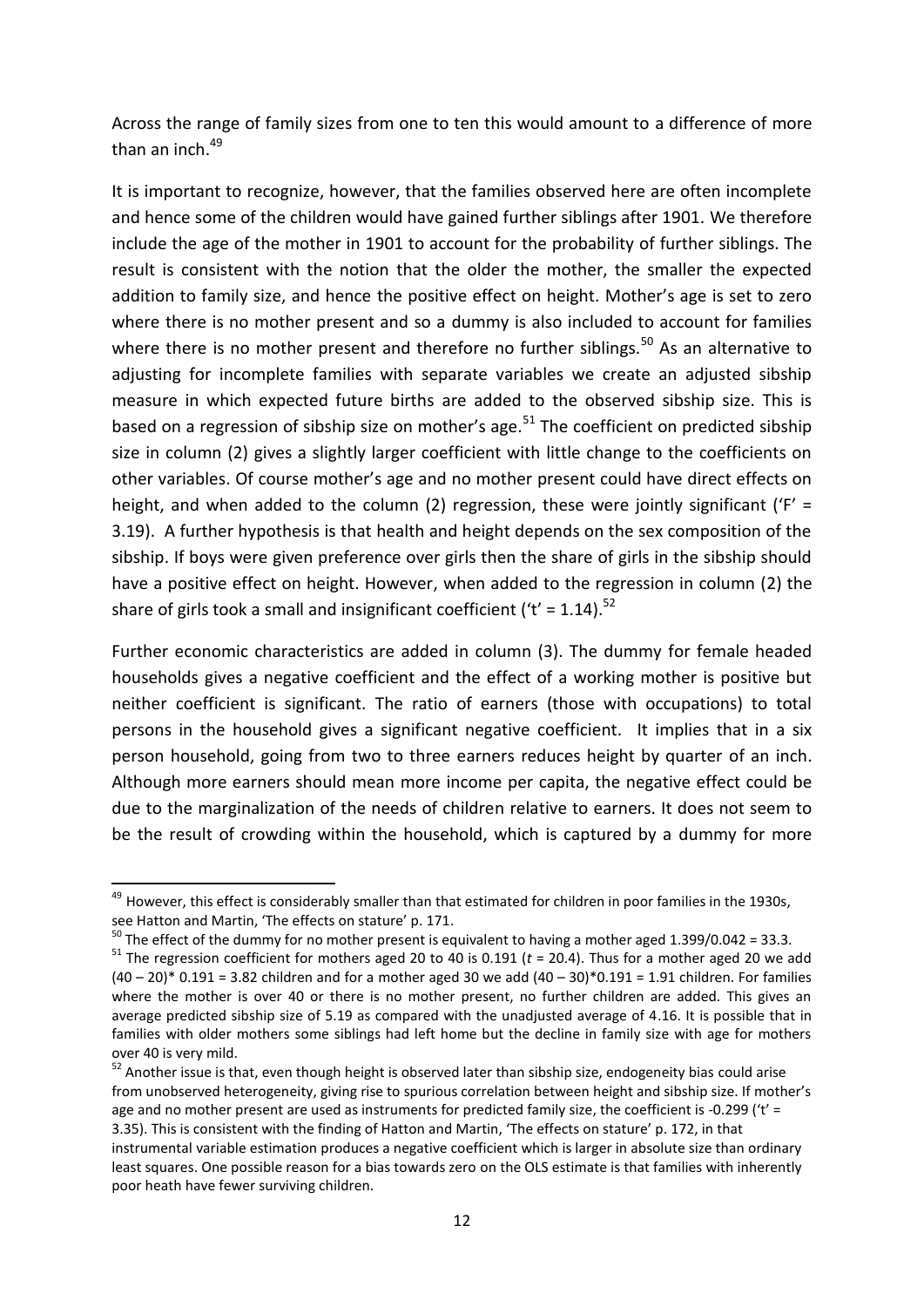than one person per room and gives a significant negative coefficient. The effect of growing up in a crowded household is to reduce adult height by nearly a third of an inch. This is consistent with the arguments of contemporaries and subsequent observers who have stressed the negative effects of crowded and squalid conditions on children's health through the spread of infection. Although such inferences are often drawn from correlations across localities, here we observe the effect at the household level.

The social status of the family is represented by the occupational class of the household head. Here we include dummies for professional and managerial (class 1 or 2) and skilled occupations (class 3) in the Registrar General's 1921 classification. Servicemen who grew up in middle class families were taller than those from unskilled families by nearly half an inch. But the effect for skilled household heads is close to zero. Of course, social class is a poor proxy for income, but the result is a little surprising given the link between occupational class, health and mortality identified by the Registrar General in 1911 and by many others since. It suggests that some of the difference in height between classes and occupations works through family size and crowding within the household. As an alternative, in column (4), we use the CAMSIS occupational status score and find a weak positive effect for those occupations that could be coded.<sup>53</sup>

There are two sources of measurement error that could affect the results. These can be compared with a baseline regression in column (1) of Table 4, in which the least significant variables have been dropped. The first is the reporting of age. Although there is little difference in the mean age at enlistment as calculated from age in the 1901 census and that recorded on the attestation, it is possible that taller men systematically overstated their age (and vice versa). However there is only a weak correlation (0.04) between height and difference between the age recorded on the attestation and that calculated from age in the census and date of attestation. The regression in column (2) of Table 4 uses the attestation age rather than the census-based age. This gives coefficients for the younger age groups that are more negative and more significant, suggesting some systematic effect. However, the other coefficients are little affected by this change and so in what follows we continue to use age calculated from the census. The second possibility is that the army recruit has been matched to the wrong person in the census. This could account for the weaker age effects obtained when using census-based age rather than that recorded on the attestation. Accordingly column (3) drops the cases with lower match quality (1 or 2). The coefficients on the age variables change very little as compared with column (1) so the differences in the age effects between columns (2) and (3) do not seem to be due to false matches, and the coefficients on the household variables are little changed.

<sup>&</sup>lt;sup>53</sup> The occupations were first coded using the HISCO coding scheme at: [http://historyofwork.iisg.nl/index.php.](http://historyofwork.iisg.nl/index.php) These codes were then converted into the HISCAM index of social stratification using the universal scale at: [http://www.camsis.stir.ac.uk/hiscam/.](http://www.camsis.stir.ac.uk/hiscam/)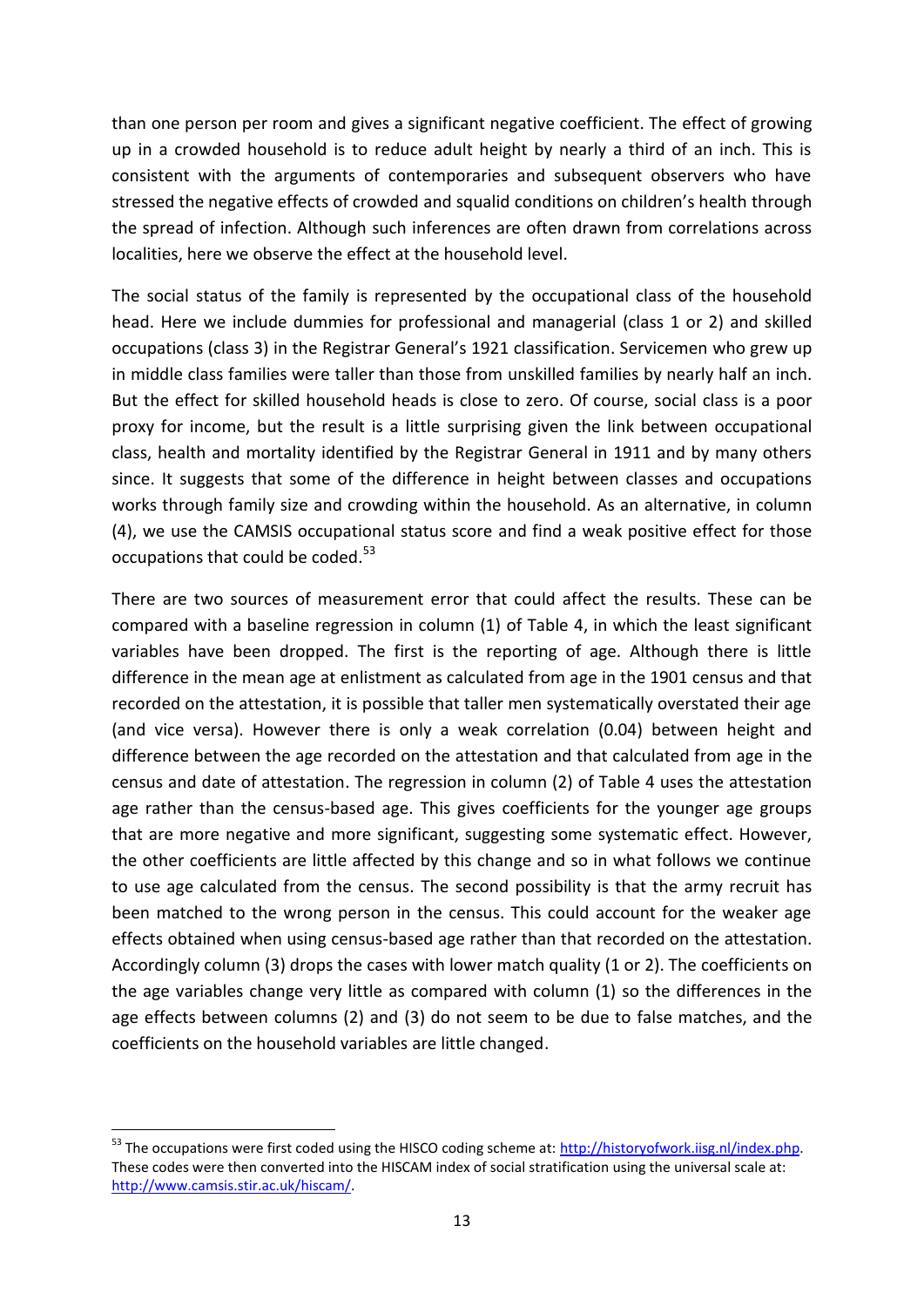Finally, as noted above, the observed household effects could partially reflect differences across regions. Column (4) includes a full set of county dummies (coefficients not reported). The main differences are that no mother present and crowding lose significance while the effect of social class increases in size and significance. The  $R^2$  also increases substantially suggesting that spatial differences matter, and we turn to this next.

#### **Height and the Locality**

We explore the effects of conditions in the locality as defined by the registration district. One question is the extent to which household effects are attenuated when locality characteristics are included. Another question is which locality effects are important and, if so, what they represent. Table 5 presents the results of adding locality variables to the baseline specification in column (1) of Table 4. Column (1) of Table 5 includes district population density, which although negative, is insignificant. It is possible that population density matters only beyond a certain threshold, but if this variable is replaced with a dummy for population density greater than 20 persons per acre, or 50 persons per acre, the coefficients (not shown) are similarly insignificant ( $t' = 0.55$  and  $t' = 0.70$  respectively). Population density was evidently less important at the turn of the century that it was 50 years earlier. By contrast overcrowding, as conventionally measured, is rather more important, giving a negative and significant coefficient (column 2), which weakens the coefficient on crowding at the household level but has little effect on the other household coefficients.

Column (3) of Table 5 adds two dummies representing the Registrar General's broad classification of registration districts as 'industrial' or 'agricultural', the remainder being provincial towns and above all, London. Agricultural location has little effect on height, probably because markets were well integrated by this time. By contrast the industrial locations reduced height by nearly 0.9 of an inch, giving credence to the view that, even accounting for household conditions, industrial environments negatively affected growth in childhood. This somewhat reduces the coefficient on the share of earners in the household, which was higher in industrial districts, but it has little effect on the other coefficients.

The last column of Table 4 adds the district illiteracy rate of women who would have been of parental age in 1901. This is the percentage of women signing the marriage register by mark in the early 1880s. It has a significant negative effect, which implies that reducing the literacy rate by 10 percentage points would add quarter of an inch to height. The effect of mother's education has often been linked to the health of children at the individual level. Unfortunately we are only able to observe this at the district level, but it is possible that greater education and literacy in a locality helped to spread better methods of child nurturing. An alternative is that it could be a proxy for average income in the locality, but if so the effect would be better represented by male literacy. When the male illiteracy rate is added to the regression in column (4) it produced a positive coefficient ( $t' = 2.16$ ) while that on female illiteracy remains large and significantly negative.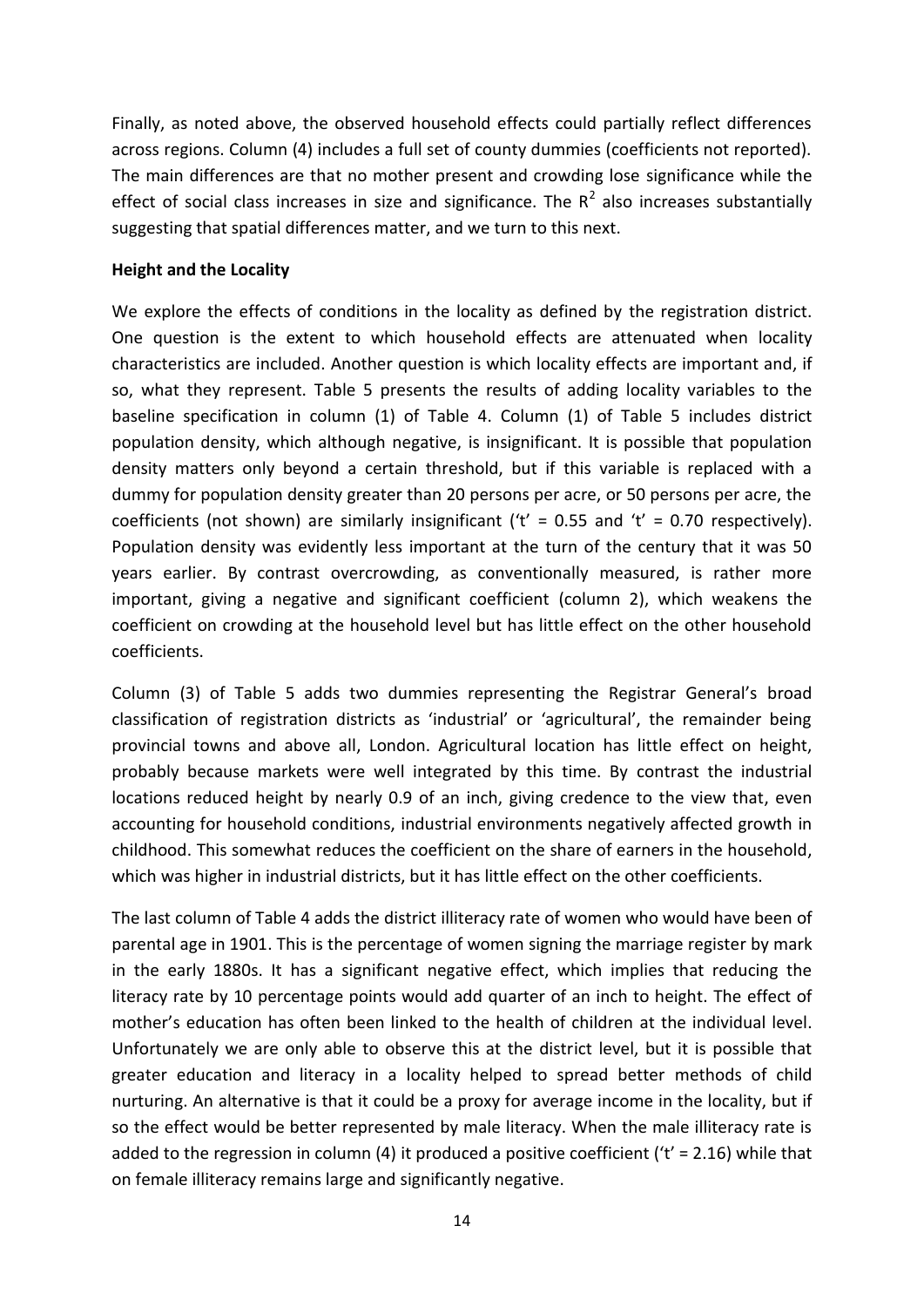A more direct proxy for the disease environment is infant mortality. As noted above, variations in infant mortality are driven largely by gastro-intestinal and respiratory illnesses—infections that also inhibit the growth of children. As the first column of Table 6 shows, the average rate of infant mortality in the registration district in 1891-1900 has a strong negative effect on height. This suggests that the local disease environment had an important influence on health and height, and it implies that the scarring effect of infections dominated the selection effect. It is consistent with the findings of other studies, both in cross sections and over time.<sup>54</sup> The difference between the first and third quartiles of infant mortality (4 percentage points) accounts for more than half an inch in height while the difference between the highest and lowest deciles accounts for nearly an inch.

A potential source of measurement error is where the family moved location sometime after the individual's birth but before the 1901 census. In that case the locality recorded at the census would only partially reflect the individual's early life environment. Because birthplaces are not consistently reported by registration district in the census we identify as movers only those who, in 1901, were not living in the county in which they were born.<sup>55</sup> The regression in column (2) is for stayers only and, with the exception of social class, the coefficients differ only marginally from those in column (1). Most importantly the coefficient on infant mortality is little changed. On this basis we conclude that the results are not substantially influenced by measurement error.

The result in column (3) of Table 6 shows that when female illiteracy is added to the regression, the effect of infant mortality declines, suggesting that infant mortality reflects, in part, the knowledge and skills of mothers in the locality, as some contemporary observes suggested.<sup>56</sup> Column (4) adds district overcrowding and the dummy for industrial districts, in the presence of which, the coefficient on infant mortality diminishes further and becomes insignificant. Consistent with other studies, the local disease environment, as reflected in infant mortality is linked to education, overcrowding and industry.<sup>57</sup> Table 7 shows the relationship between infant mortality and these three variables across the 635 registration districts. Each has a strong positive effect and together they explain a good deal of the variation in infant mortality. Overall the results support the view that locality effects were important, that they work mainly through the disease environment, and that they are largely independent of the structure of the individual household.

#### **Conclusion**

 $\overline{a}$ 

<sup>&</sup>lt;sup>54</sup> In a panel of town-level data for children aged 2-6 between 1920 and 1950 the equivalent coefficient converted to inches would be about – 0.1 (Hatton, 'Infant mortality', Table 3 p. 966).

<sup>&</sup>lt;sup>55</sup> The regression of a dummy for movers on the individual's age in 1901 suggests that the probability of having moved away from the county of birth increases by 0.011 per year (*t* = 3.08).

<sup>56</sup> Newman, *Infant mortality*, p. 262-8; see also Fildes, 'Infant feeding practices'.

<sup>57</sup> Woods et al. 'The causes of rapid infant mortality decline', and Newell and Gazeley, 'The declines in infant mortality'.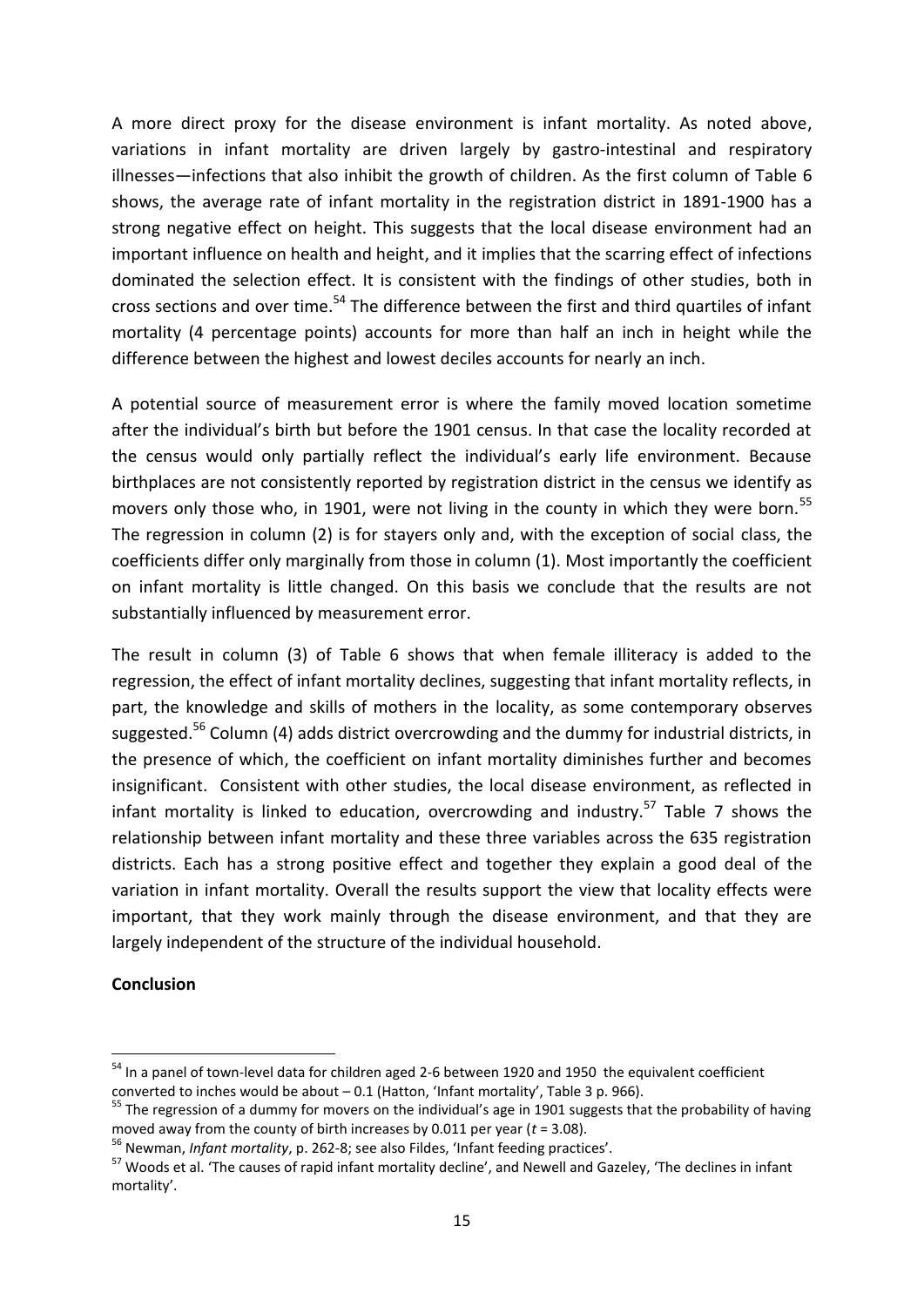Census-linked data from the army service records provides insights into the socioeconomic circumstances affecting the height and health of individuals born in the 1890s. We find that the demographic structure of the household was important, especially the negative effect of number of children in the family. The degree of crowding in the household, the share of earners and social class also played a role. These channels of influence cannot be easily assessed using grouped data for regions and localities and their effects are robust to the inclusion of a range of variables representing the conditions in the locality. Yet in contrast to the results for more recent times locality effects are distinct and important. Our results suggest that the channel through which these local effects operated was principally via exposure to infection and disease. The three structural factors that influenced the disease environment were overcrowding, which captures the effects of slum dwellings, the industrial character of the district, and the degree of female illiteracy. This last effect is consistent with the findings for developing countries and it deserves further attention.

The results reported here have significant implications for understanding the dramatic improvement in health after 1890. In the following half century the height of males increased by about two inches. This was a period of rapid fertility decline, which reduced the average family size from around five children to two. This could have increased height by about a third of an inch. It also witnessed a decline in the rate of infant mortality from around 15 percent to just 6 percent, which would have added around one and a third inches. Improvements in the urban environment with the further advance of sanitary reform and housing renewal, and the gradual reduction of industrial pollution also contributed. Illiteracy virtually disappeared while average education increased by 2-3 years. More education combined with modest medical advances, brought better understanding of nutrition and hygiene. Together these developments help to explain the apparent puzzle of rapid improvement in average health status during a period of war and depression that predates the advent of universal health services.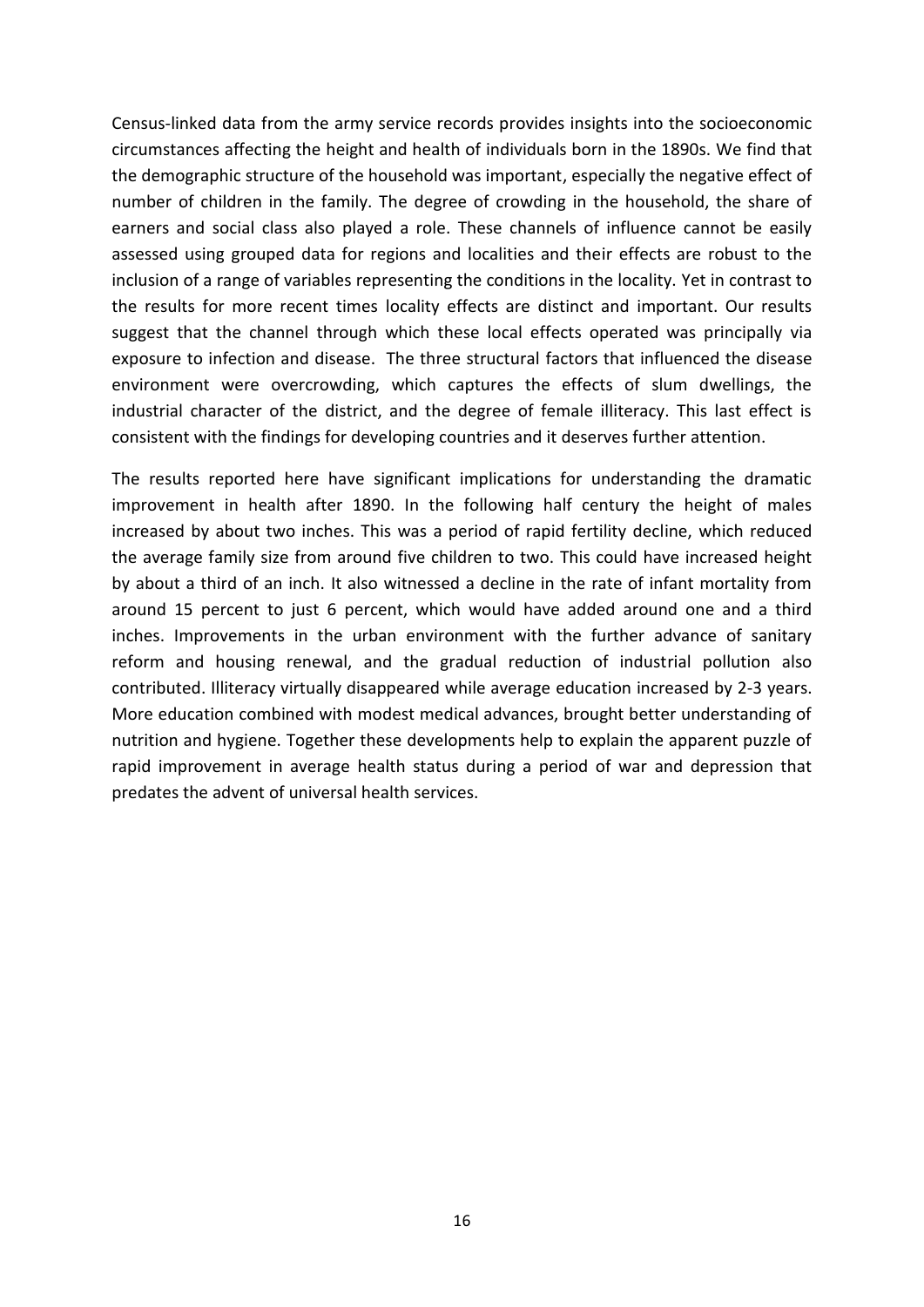#### **References**

A'Hearn, B. (2003), "Anthropometric evidence on living standards in northern Italy, 1730- 1860," *Journal of Economic History*, 63, pp. 351-381.

A'Hearn, B. (2004), "A restricted maximum likelihood estimator for truncated height samples," *Economics and Human Biology* 2, pp. 5–19.

Allinson, S. (2009), *The bantams: The untold story of World War I*, Barnsley, South Yorkshire: Pen and Sword Military.

Armstrong, W. A. (1972), "The use of information about occupation," in E. A. Wrigley (ed.), *Nineteenth-century Society: Essays in the use of quantitative methods for the study of social data,* Cambridge: Cambridge University Press.

Baten, J. (2009), "Protein supply and nutritional status in nineteenth century Bavaria, Prussia and France," *Economics and Human Biology,* 7, pp. 165-180.

Baten, J. and Murray, J. E. (2000), "Heights of men and women in 19<sup>th</sup> century Bavaria: Economic, nutritional and disease Influences," *Explorations in Economic History,* 37, pp. 351- 369.

Bodenhorn, H., Guinnane, T. W. and Mroz, T. A. (2013), "Problems of sample-selection bias in the historical heights literature: A theoretical and econometric analysis," Yale Economics Working paper No. 114.

Bozzoli, C., Deaton, A. S. and Quintana-Domeque, C. (2009), 'Adult height and childhood disease" *Demography,* 76, pp.647-669.

Breschi, M., Fornasin, A., Manfredini, M., Mazzoni, S. and Pozzi, L. (2011), "Socioeconomic conditions, health and mortality from birth to adulthood, Alghero 1866–1925," *Explorations in Economic History,* 48, pp. 366–375

Burstrom, B., Diderichsen, F and Smedman, L. (1999), "Child mortality in Stockholm during 1885-1910: The Impact of household size and number of children in the family on risk of death from measles," *American journal of Epidemiology*, 149, pp. 1134-1141.

Cage, R. A. and Foster, J. (2002), "Overcrowding and infant mortality: A tale of two cities," *Scottish Journal of Political Economy*, 49, pp. 129-149.

Cavelaars, A. E. J. M., Kunst, A. E., Geurts, J. J. M., Crialesi, R., Grötvedt, L., Helmert, U., Lahelma, E., Lundberg, O., Mielk, A., Rasmussen, N. K., Regidor, E., Spuhler, T. and Mackenbach, J. P. (2000), "Persistent variations in average height between countries and between socio-economic groups: an overview of 10 European countries," *Annals of Human Biology*, 27, pp. 407-421.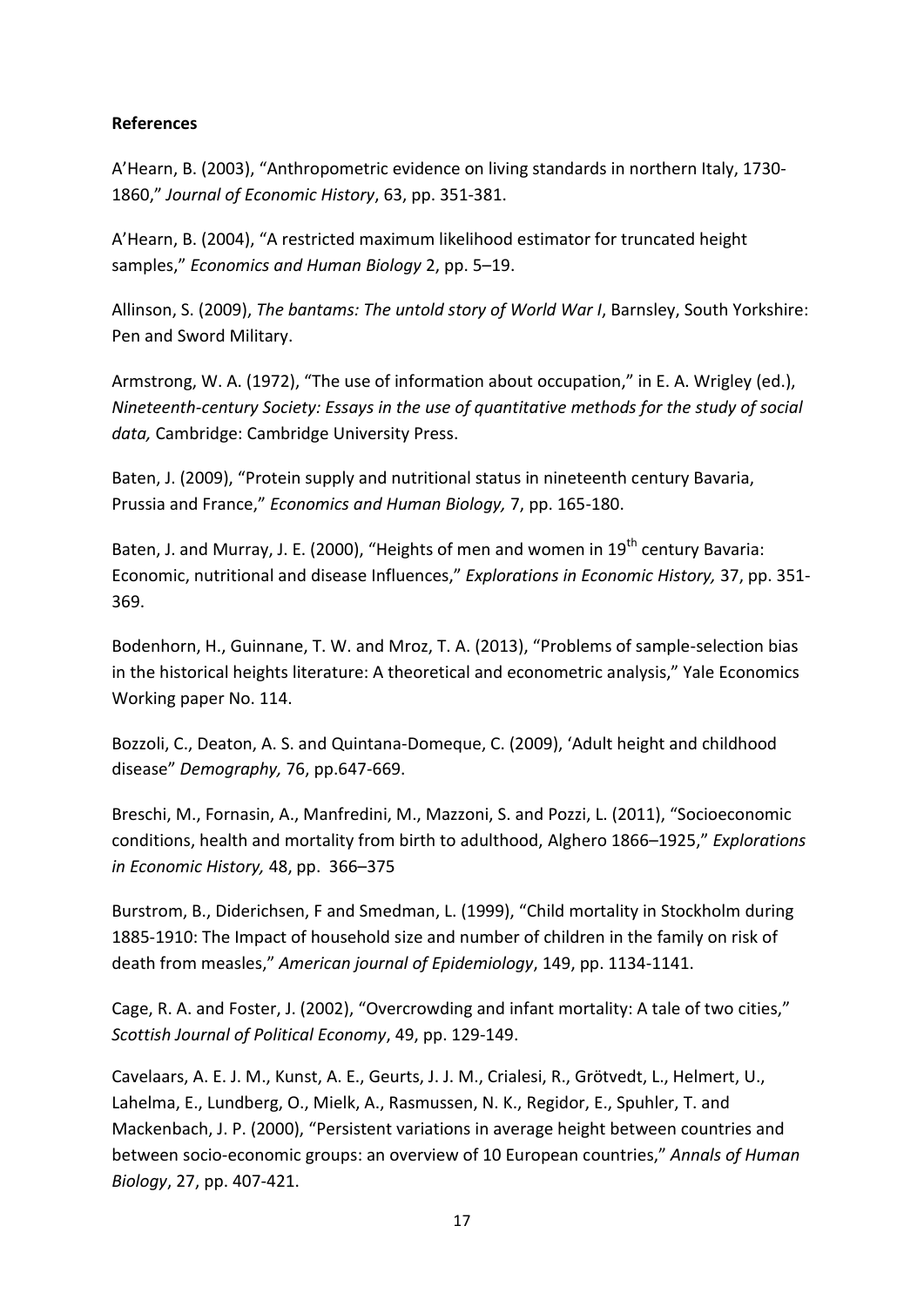Cranfield, J. and Inwood, K. (2007), The great transformation: a long run perspective on physical well-being in Canada," *Economics and Human Biology*, 5, pp. 204-226.

Dewey, P. E. (1984), "Military recruiting and the British labour force during the First World War," *Historical Journal*, 27, pp. 199-223.

Fildes, V. (1998), "Infant feeding practices and infant mortality in England, 1900-1919," *Continuity and Change*, 13, pp. 251-280.

Grieves, K. (1988), *The politics of manpower, 1914-1918, Manchester*: Manchester University Press.

Haines, M. R., Craig, L.A. and Weiss, T. (2003), "The short and the dead: nutrition, mortality and the "antebellum puzzle" in the United States," *Journal of Economic History*, 63, pp. 382- 413.

Hatton, T. J. (2011), "Infant mortality and the health of survivors: Britain, 1910-1940." *Economic History Review*, 64, pp. 951-972.

Hatton, T. J. and Martin, R. M. (2010), "The effects on stature of poverty, family size and birth order: British children in the 1930s," *Oxford Economic Papers,* 62, pp. 157-184.

Horrell, S. and Oxley, D. (1999), "Crust or crumb? Intra-household resource allocation and male breadwinning in late Victorian Britain," *Economic History Review*, 52, 1999, pp. 494- 522.

Horrell, S. and Oxley, D. (2012), "Bringing home the bacon? Regional nutrition, stature and gender in the industrial revolution," *Economic History Review,* 65, pp. 1354-1379.

Humphries, J. (2007), "'Because they are too menny...' children, mothers, and fertility decline: The evidence from working-class autobiographies of the eighteenth and nineteenth centuries," in A. Janssens (ed.), *Gendering the fertility decline in the western world,* Bern: Peter Lang, pp. 113-150.

Humphries, J. and Leunig, T. (2009), "Cities, market integration, and going to sea: stunting and the standard of living in early nineteenth-century England and Wales," *Economic History Review*, 62, pp. 458–478.

Komlos, J. (2004), "How to (and how not to) anal*y*ze deficient height samples—an introduction," *Historical Methods,* 37, pp. 160–173.

Komlos, J. and Lauderdale, B.E. (2007), "Spatial correlates of US heights and body mass indexes 2002," *Journal of Biosocial Scienc*e, 39, pp. 59–78.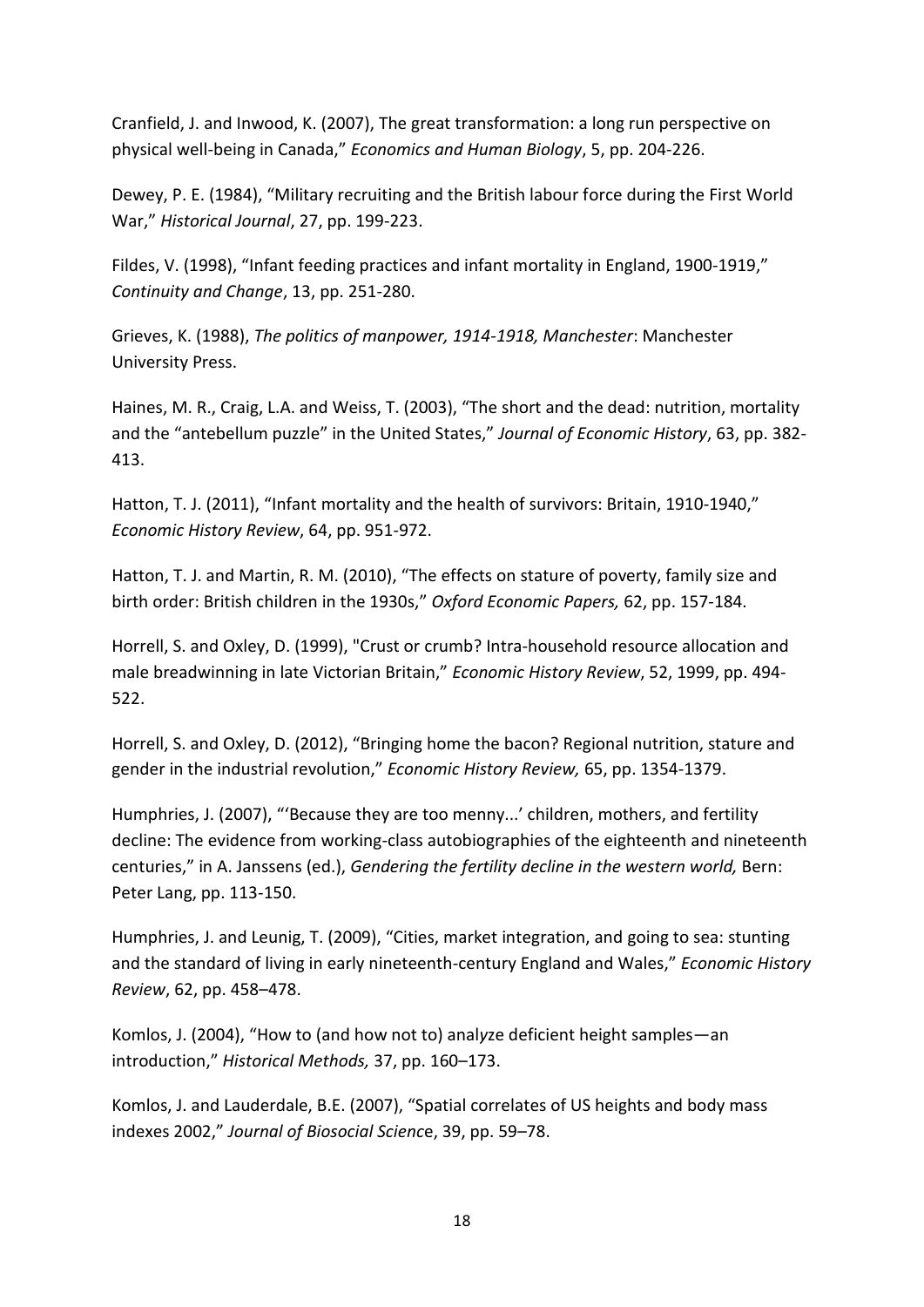Konteh, F. H. (2009), "Urban sanitation and health in the developing world: reminiscing the nineteenth century industrial nations," *Health and Place*, 15, pp. 69-78.

Lamm, D. (1988), "British soldiers of the First World War: Creation of a representative sample," *Historical Social Research/Historische Sozialforschung*, 13, pp.55-98.

Lantzsch, J. and Schuster, K. (2009), "Socioeconomic status and physical stature in 19thcentury Bavaria," *Economics and Human Biology*, 7, pp. 46–54.

Martikainen, P., Kaupinnen, T. M. and Valkonen, T. (2003), "Effects of the characteristics of neighbourhoods and the characteristics of people on cause specific mortality: a register based follow up study of 252 000 men," *Journal of Epidemiology and Community Health,* 57, pp. 210-217.

Newell, A. and Gazeley, I. (2012), "The declines in infant mortality and Fertility: Evidence from British cities in demographic transition," IZA Discussion Paper No. 6855

Newman, G. (1906), *Infant mortality: A social problem,* London: Methuen.

Orford, S., Dorling D., Mitchell, R., Shaw, M. and Davey Smith, D (2002), "Life and death of the people of London: a historical GIS of Charles Booth's inquiry," *Health and Place*, 8, pp. 25–35.

Pembury, M. S. (1915), "Tall men versus short men for the army," *Journal of the Royal Sanitary Institute*, 36, pp. 105-113.

Pickett, K.E and Pearl, M. (2001), "Multilevel analyses of neighbourhood socio-economic context and health outcomes: A critical review," *Journal of Epidemiology and Community Health*, 55, pp. 111–122.

Rowntree, B. S. (1901), *Poverty: A study of town life*, London: Macmillan.

Schneider, R. (1996), "Historical note on height and parental consumption decisions," *Economics Letters,* 50, pp. 279-283.

Silventoinen, K. Lahelma, E. Lundberg, O. and Rahkonen, O. (2001), "Body height, birth cohort and social background in Finland and Sweden," *European Journal of Public Health*, 11, pp. 124-129.

Simkins, P. (1988), *Kitchener's army: The raising of the new armies, 1914-1916*, London: Pen and Sword.

Simpson, K. (1985), "The officers," in I. F. W. Beckett and K. Simpson (eds.), *A nation in arms: A social study of the British army in the First World War,* Barnsley: Pen and Sword.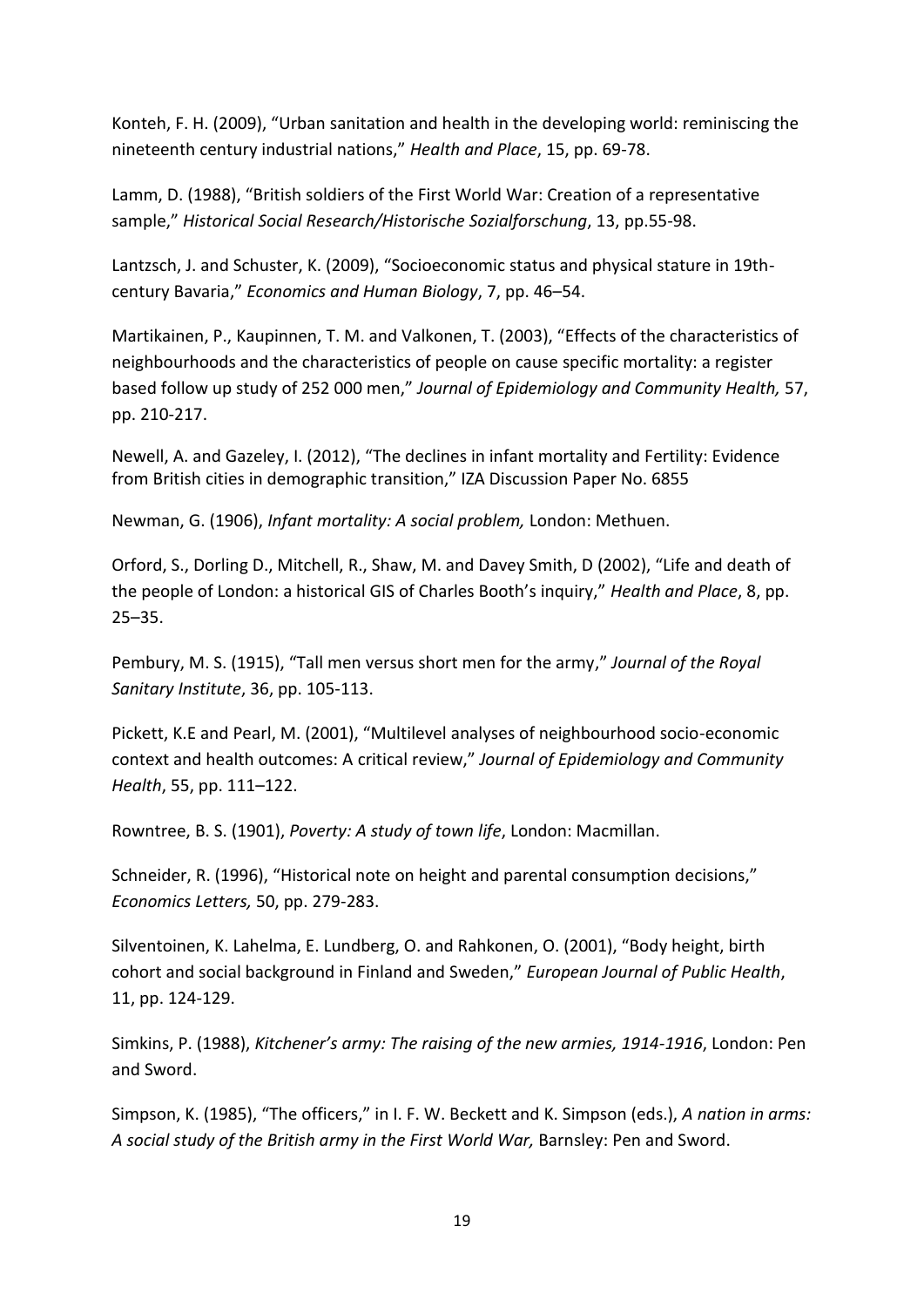Spencer, S. (2008), *First World War army service records: A guide for family historians,*  Richmond, Surrey: National Archives.

Stafford, M. and Marmot, M. (2003), "Neighbourhood deprivation and health: does it affect us all equally?" *International Journal of Epidemiology,* 32, pp.357–366.

Steckel, R. H. (1995), "Stature and the standard of living," *Journal of Economic Literature,* 33, pp. 1903-1940.

Steckel, R. H. (2009), "Heights and human welfare: Recent developments and new directions," *Explorations in Economic History,* 46, pp. 1-23.

Szreter, S. and Mooney, G. (1998), "Urbanisation, mortality and the standard of living debate; new estimates of the expectation of life at birth in nineteenth-century British cities," *Economic History Review,* 50, pp.84–112.

Szreter, S. and Woolcock, M. (2004), "Health by association? Social capital, social theory, and the political economy of public health," *International Journal of Epidemiology,* 33, pp. 650–667.

Vynke, V., De Clercq, B., Stevens, V., Costongs, C.,Barbareschi, G., Jónsson, S. H., Corvo, S. D., Kebza, V., Currie, C. and Maes, L. (2013), "Does neighbourhood social capital aid in levelling the social gradient in the health and well-being of children and adolescents? A literature review," *BMC Public Health*, 13, Art 65.

Weir, D. R. (1993), "Parental consumption decisions and child health during the early French fertility decline, 1790-1914," *Journal of Economic History,* 53, pp. 259-274.

Williams, N. and Galley, C. (1995), "Urban-rural differentials in infant mortality in Victorian England," *Population Studies*, 49, pp. 401-420.

Winter, J. M. (2004), *The Great War and the British people* (2<sup>nd</sup> edn.), London: Palgrave Macmillan.

Woods, R. (2000), *The demography of Victorian England and Wales*, Cambridge: Cambridge University Press.

Woods, R. I., Watterson, P. A. and Woodward, J. H. (1989), "The causes of rapid infant mortality decline in England and Wales, 1861- 1921. Part II," *Population Studies*, Vol. 43, pp. 113-132.

#### **Official Documents**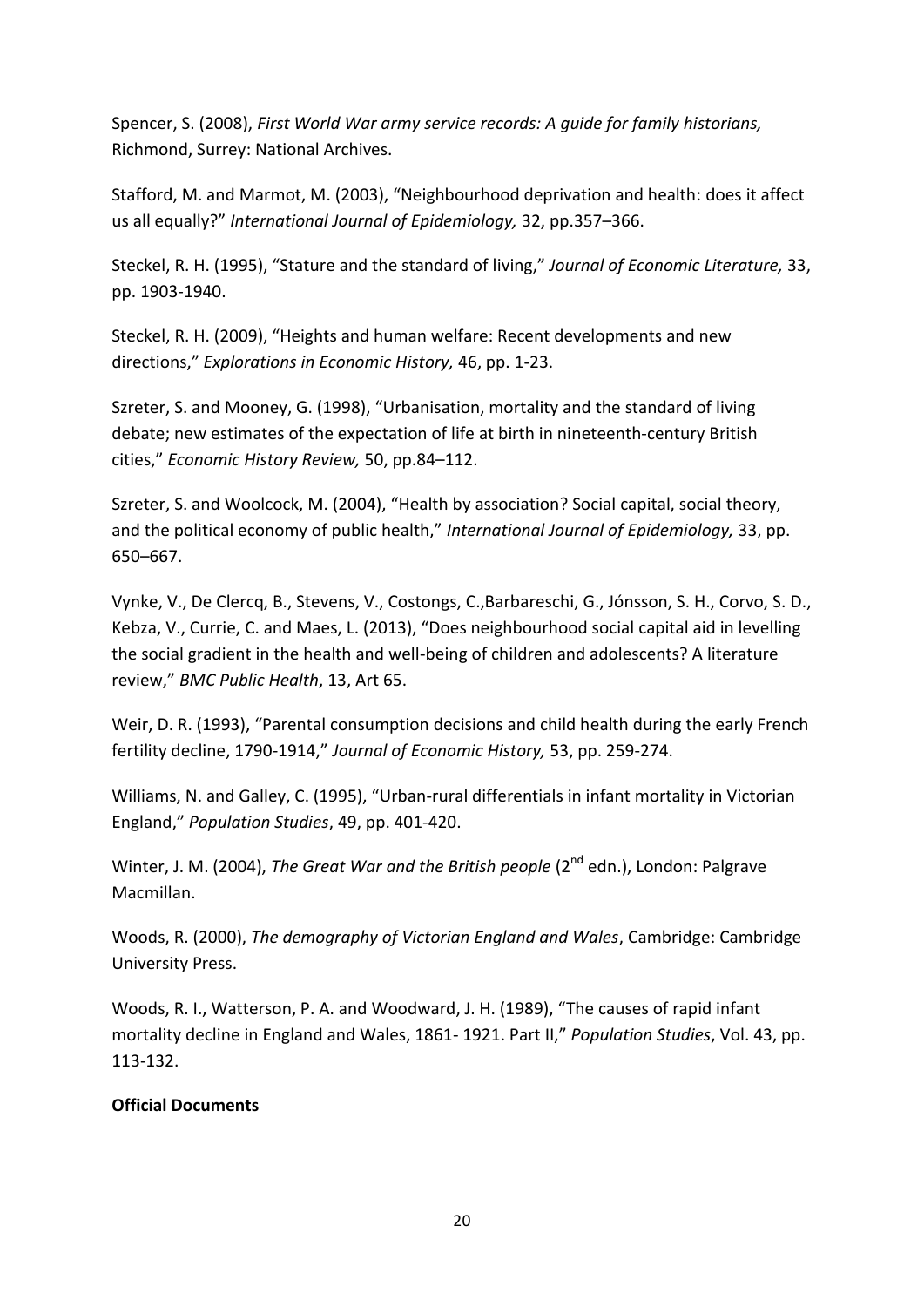Army Council (1921), *General annual reports on the British army (Including the Territorial Force from the date of embodiment) for the period from 1st October 1913 to 30th September 1919,* (Cmd. 1193), London: HMSO.

Inter-departmental Committee on Physical Deterioration, *Report and Appendix* (PP 1904 xxxii).

Ministry of National Service 1917-1919 (1920), *Report, Vol. I, Upon the physical examination of men of military age by national service medical boards from November 1st 1917-October 31st, 1918* (Cmd. 504), London: HMSO.

Newsholme, A., (1910) *Report on infant and child mortality. Supplement to the 39th annual report of the Local Government Board*, London: HMSO.

Registrar General of England and Wales (1907), *Supplement to the sixty-fifth annual report of the Registrar General of Births Deaths and Marriages in England and Wales, 1891-1900,*  (Cd. 2618), London HMSO.

Registrar General of England and Wales (1913), *Seventy-fourth annual report of the Registrar General of Births Deaths and Marriages in England and Wales, 1911,* (Cd. 6578), London: HMSO.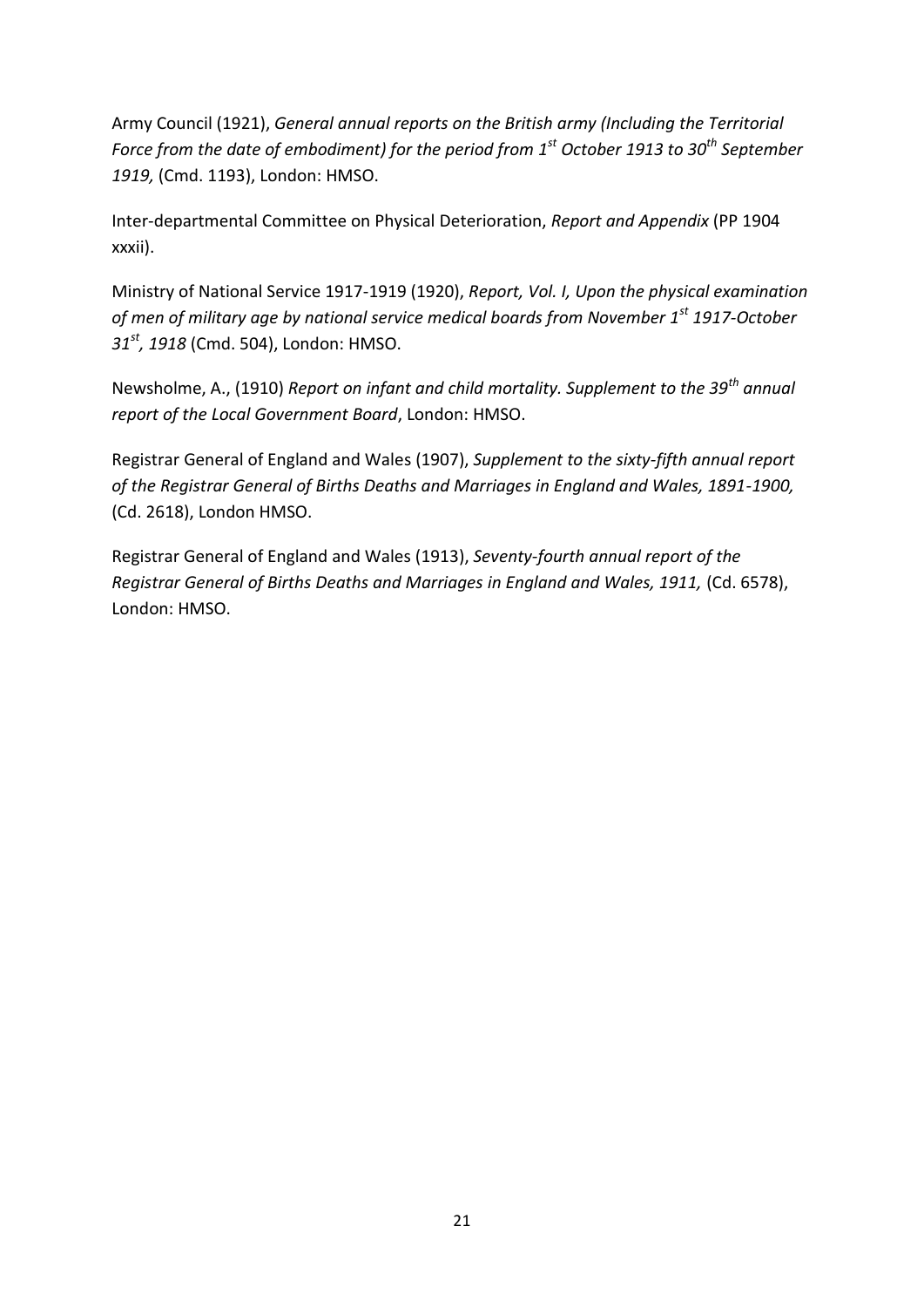| <b>Individual Characteristics</b>          | Mean   | S.D.  |
|--------------------------------------------|--------|-------|
| Height (inches)                            | 66.06  | 2.57  |
| Attestation date (year)                    | 1915.5 | 1.36  |
| Age recorded at attestation                | 20.53  | 1.96  |
| Age calculated from age in 1901            | 20.26  | 2.29  |
| Birth order in 1901                        | 3.04   | 1.88  |
| <b>Household characteristics</b>           |        |       |
| Persons in household                       | 6.54   | 2.14  |
| Sibship size                               | 4.16   | 2.08  |
| Mother's age (if mother present)           | 35.6   | 6.70  |
| Female household head (%)                  | 6.03   | 23.8  |
| Mother an earner (%)                       | 7.64   | 26.6  |
| Earners per household                      | 1.81   | 1.15  |
| Head social class 1 & 2 (%)                | 13.2   | 33.8  |
| Head social class 3 (%)                    | 46.3   | 49.9  |
| More than 1 person per room (%)            | 46.4   | 49.9  |
| Locality characteristics                   |        |       |
| Population (000s) 1901                     | 148.6  | 126.9 |
| Population density (persons per acre) 1901 | 20.8   | 36.7  |
| More than 2 per room (%) 1901              | 5.6    | 6.3   |
| Infant mortality rate (%) 1891-1900        | 15.2   | 2.9   |
| Child mortality rate, 0-9 (%) 1891-1900    | 3.0    | 0.9   |
| 'Industrial' district (%)                  | 27.0   | 44.4  |
| 'Agricultural' district                    | 14.3   | 35.0  |
| Female illiteracy (%) 1881-4               | 15.3   | 9.2   |
| Male Illiteracy (%) 1881-4                 | 12.6   | 6.6   |

## **Table 1: Descriptive statistics of servicemen-linked sample**

## **Table 2: Regional composition of population and servicemen, 1901**

| <b>Registration Division</b> |               | 1901   | Servicemen |  |
|------------------------------|---------------|--------|------------|--|
|                              |               | Census | Sample     |  |
| ı                            | London        | 13.5   | 15.1       |  |
| Ш                            | South Eastern | 9.5    | 11.3       |  |
| Ш                            | South Midland | 6.6    | 6.8        |  |
| IV                           | Eastern       | 5.9    | 7.6        |  |
| v                            | South Western | 6.0    | 4.5        |  |
| VI                           | West Midland  | 11.5   | 10.6       |  |
| VII                          | North Midland | 6.4    | 6.9        |  |
| VIII                         | North Western | 16.0   | 14.5       |  |
| IX                           | Yorkshire     | 11.0   | 13.5       |  |
| x                            | Northern      | 7.0    | 6.2        |  |
| X <sub>1</sub>               | Wales         | 6.4    | 3.1        |  |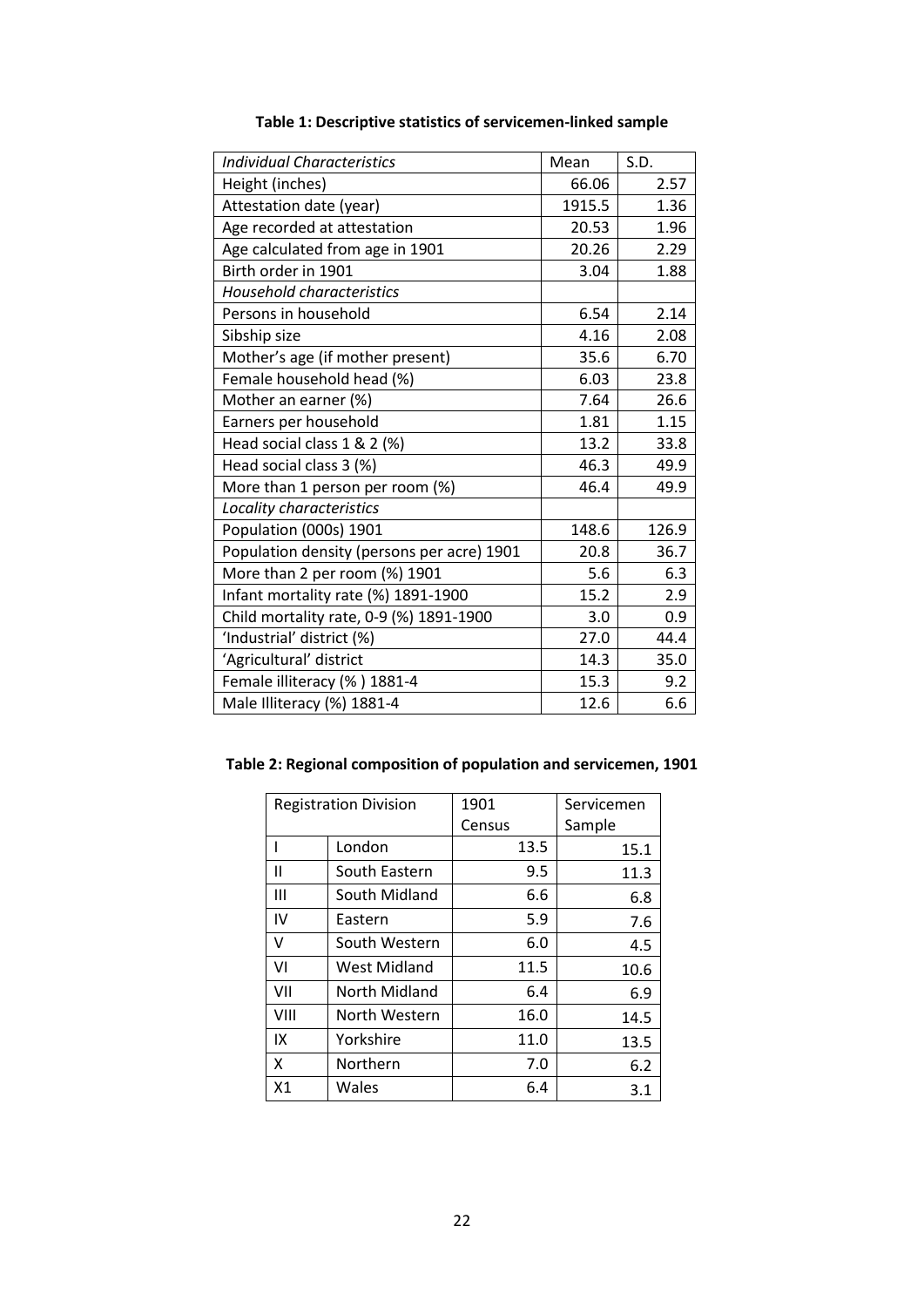|                                   | (1)      | (2)      | (3)      | (4)      |
|-----------------------------------|----------|----------|----------|----------|
| Age < 18                          | $-0.575$ | $-0.729$ | $-0.638$ | $-0.657$ |
|                                   | (2.86)   | (2.41)   | (3.10)   | (3.18)   |
| Age 18                            | $-0.250$ | $-0.385$ | $-0.338$ | $-0.350$ |
|                                   | (1.47)   | (2.28)   | (1.97)   | (2.01)   |
| Age 19                            | $-0.297$ | $-0.389$ | $-0.374$ | $-0.382$ |
|                                   | (1.64)   | (2.28)   | (2.08)   | (2.11)   |
| Age 20                            | $-0.073$ | $-0.070$ | $-0.150$ | $-0.140$ |
|                                   | (0.42)   | (1.39)   | (0.87)   | (0.81)   |
| Age 21                            | $-0.018$ | $-0.010$ | $-0.039$ | $-0.029$ |
|                                   | (0.09)   | (0.05)   | (0.20)   | (0.14)   |
| Birth order index                 | $-0.037$ | 0.070    | 0.018    | 0.017    |
|                                   | (0.56)   | (1.39)   | (0.26)   | (0.26)   |
| Sibship size                      | $-0.110$ |          | $-0.134$ | $-0.140$ |
|                                   | (3.54)   |          | (4.17)   | (4.43)   |
| Mother's age in 1901              | 0.042    |          | 0.045    | 0.048    |
|                                   | (4.11)   |          | (4.57)   | (4.72)   |
| No mother present                 | 1.399    |          | 1.608    | 1.742    |
|                                   | (2.72)   |          | (3.13)   | (3.33)   |
| Predicted sibship size            |          | $-0.139$ |          |          |
|                                   |          | (4.58)   |          |          |
| Female head of household          | $-0.457$ | $-0.447$ | $-0.377$ | $-0.328$ |
|                                   | (1.89)   | (1.83)   | (1.29)   | (1.09)   |
| Mother an earner                  |          |          | $-0.198$ | $-0.158$ |
|                                   |          |          | (0.66)   | (0.52)   |
| Earners/persons in household      |          |          | $-1.519$ | $-1.659$ |
|                                   |          |          | (3.03)   | (3.33)   |
| More than 1 person per room       |          |          | $-0.278$ | $-0.322$ |
|                                   |          |          | (2.39)   | (2.91)   |
| Head social class 1 & 2           |          |          | 0.447    |          |
|                                   |          |          | (2.71)   |          |
| Head social class 3               |          |          | $-0.060$ |          |
|                                   |          |          | (0.50)   |          |
| <b>CAMSIS</b> occupational status |          |          |          | 0.013    |
|                                   |          |          |          | (1.83)   |
| Occupation not classified         |          |          |          | 0.770    |
|                                   |          |          |          | (1.77)   |
| F-statistic                       | 5.38     | 6.08     | 6.18     | 5.69     |
| R-squared                         | 0.022    | 0.021    | 0.038    | 0.036    |
| No of observations                | 2236     | 2236     | 2236     | 2235     |

## **Table 3: Household Determinants of Height (in inches)**

Note: *t*-statistics from robust standard errors clustered at the registration district level.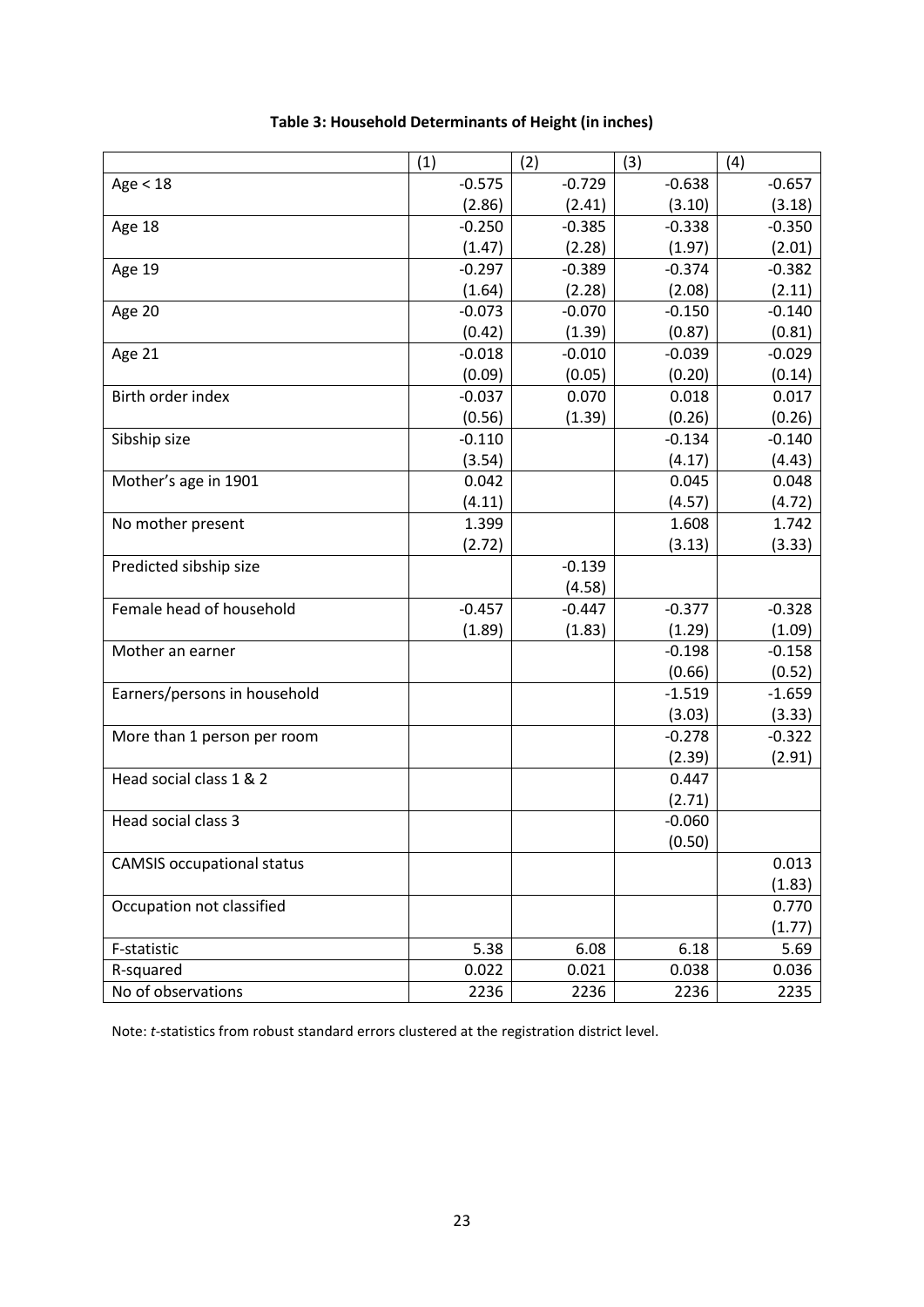|                              | (1)             | (2)         | (3)            | (4)      |
|------------------------------|-----------------|-------------|----------------|----------|
|                              | <b>Baseline</b> | Age from    | High match     | County   |
|                              | model           | attestation | quality $(>2)$ | dummies  |
|                              |                 | form        |                | included |
| Age < 18                     | $-0.575$        | $-1.051$    | $-0.575$       | $-0.697$ |
|                              | (3.57)          | (4.37)      | (3.57)         | (4.39)   |
| Age 18                       | $-0.259$        | $-0.667$    | $-0.255$       | $-0.272$ |
|                              | (1.80)          | (4.16)      | (1.57)         | (1.76)   |
| Age 19                       | $-0.308$        | $-0.403$    | $-0.308$       | $-0.320$ |
|                              | (2.03)          | (3.32)      | (1.91)         | (2.17)   |
| Sibship size                 | $-0.126$        | $-0.122$    | $-0.137$       | $-0.112$ |
|                              | (4.38)          | (4.22)      | (4.20)         | (3.90)   |
| Mother's age in 1901         | 0.047           | 0.044       | 0.047          | 0.036    |
|                              | (5.23)          | (4.75)      | (4.64)         | (3.68)   |
| No mother present            | 1.664           | 1.590       | 1.804          | 1.182    |
|                              | (3.47)          | (3.27)      | (3.36)         | (2.23)   |
| Earners/persons in household | $-1.656$        | $-1.682$    | $-1.690$       | $-1.063$ |
|                              | (3.91)          | (3.97)      | (3.46)         | (2.47)   |
| More than 1 person per room  | $-0.287$        | $-0.289$    | $-0.325$       | $-0.174$ |
|                              | (2.45)          | (2.48)      | (2.38)         | (1.51)   |
| Head social class 1 & 2      | 0.466           | 0.461       | 0.367          | 0.513    |
|                              | (2.93)          | (2.94)      | (2.11)         | (3.12)   |
| F-statistic                  | 12.63           | 12.63       | 7.85           | 3.55     |
| R-squared                    | 0.036           | 0.043       | 0.036          | 0.089    |
| No of observations           | 2236            | 2236        | 1831           | 2236     |

## **Table 4: Household Effects--Alternative Specifications**

Note: *t*-statistics from robust standard errors clustered at the registration district level, except col. (4).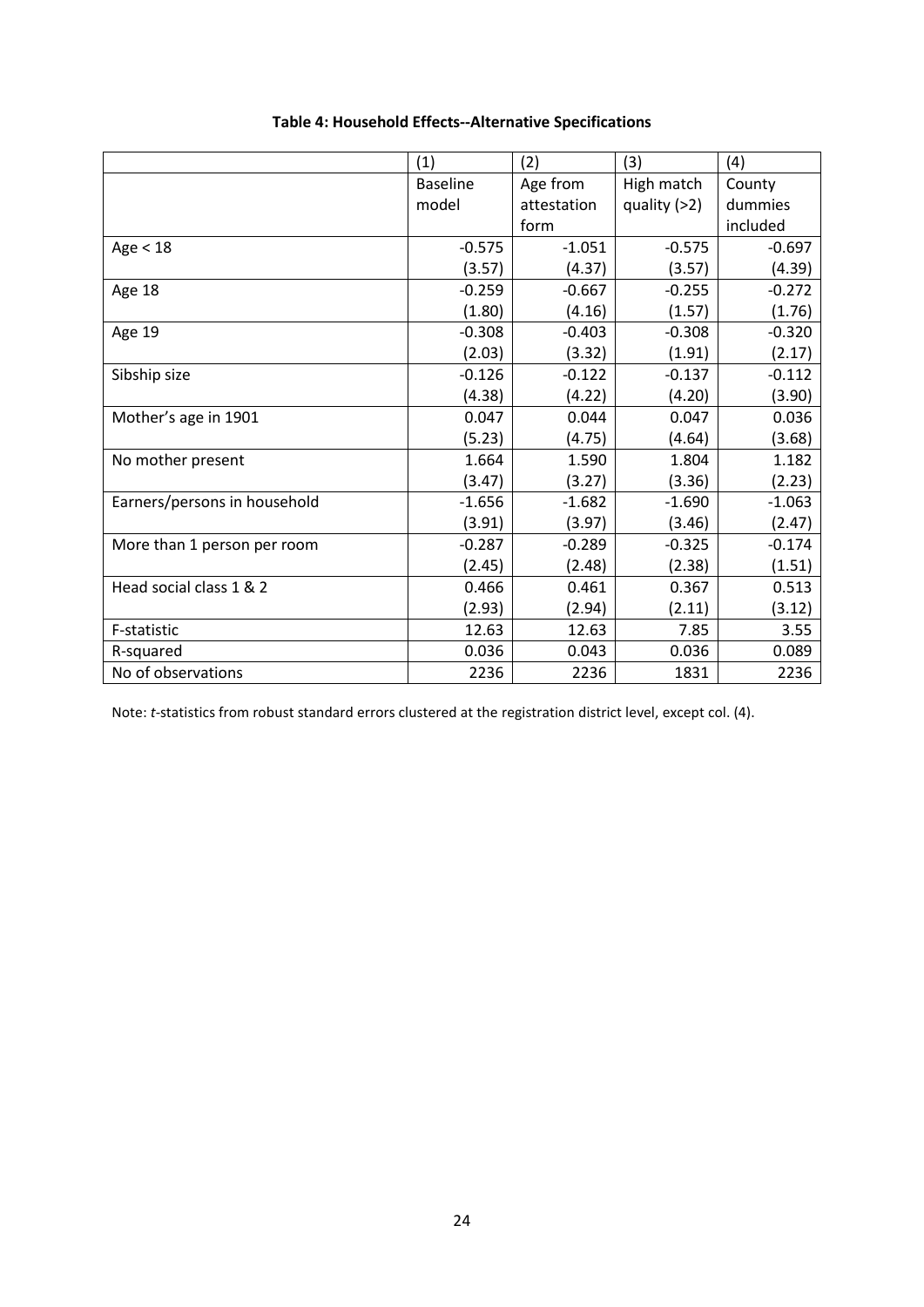|                                         | (1)      | (2)      | (3)      | (4)      |
|-----------------------------------------|----------|----------|----------|----------|
| Age < 18                                | $-0.571$ | $-0.614$ | $-0.677$ | $-0.694$ |
|                                         | (3.54)   | (3.79)   | (4.25)   | (4.43)   |
| Age 18                                  | $-0.262$ | $-0.273$ | $-0.263$ | $-0.283$ |
|                                         | (1.81)   | (1.90)   | (1.88)   | (2.03)   |
| Age 19                                  | $-0.311$ | $-0.310$ | $-0.318$ | $-0.339$ |
|                                         | (2.05)   | (2.02)   | (2.14)   | (2.29)   |
| Sibship size                            | $-0.126$ | $-0.123$ | $-0.115$ | $-0.111$ |
|                                         | (4.38)   | (4.20)   | (3.88)   | (3.80)   |
| Mother's age in 1901                    | 0.046    | 0.044    | 0.038    | 0.037    |
|                                         | (5.19)   | (4.86)   | (4.40)   | (4.24)   |
| No mother present                       | 1.648    | 1.561    | 1.332    | 1.267    |
|                                         | (3.44)   | (3.24)   | (2.83)   | (2.72)   |
| Earners/persons in household            | $-1.643$ | $-1.619$ | $-1.083$ | $-1.035$ |
|                                         | (3.89)   | (3.84)   | (2.55)   | (2.48)   |
| More than 1 person per room             | $-0.271$ | $-0.191$ | $-0.169$ | $-0.148$ |
|                                         | (2.26)   | (1.60)   | (1.43)   | (1.27)   |
| Head social class 1 & 2                 | 0.471    | 0.491    | 0.555    | 0.533    |
|                                         | (2.96)   | (3.13)   | (3.61)   | (3.48)   |
| District population density, 1901 (100s | $-0.131$ | 0.195    | 0.113    | $-0.157$ |
| per acre)                               | (0.90)   | (1.01)   | (0.65)   | (0.81)   |
| District percent of households >2       |          | $-0.036$ | $-0.037$ | $-0.020$ |
| persons per room, 1901                  |          | (2.82)   | (3.13)   | (1.46)   |
| District "Industrial"                   |          |          | $-0.876$ | $-0.632$ |
|                                         |          |          | (5.71)   | (3.88)   |
| District "Agricultural"                 |          |          | $-0.009$ | $-0.053$ |
|                                         |          |          | (0.06)   | (0.33)   |
| District female illiteracy, percent of  |          |          |          | $-0.028$ |
| marriages, 1881-4                       |          |          |          | (3.52)   |
| F-statistic                             | 8.54     | 8.54     | 11.29    | 12.15    |
| R-squared                               | 0.036    | 0.036    | 0.063    | 0.069    |
| No of observations                      | 2236     | 2236     | 2236     | 2236     |

## **Table 5: Locality Determinants of Height (in inches)**

Note: *t*-statistics from robust standard errors clustered at the district level.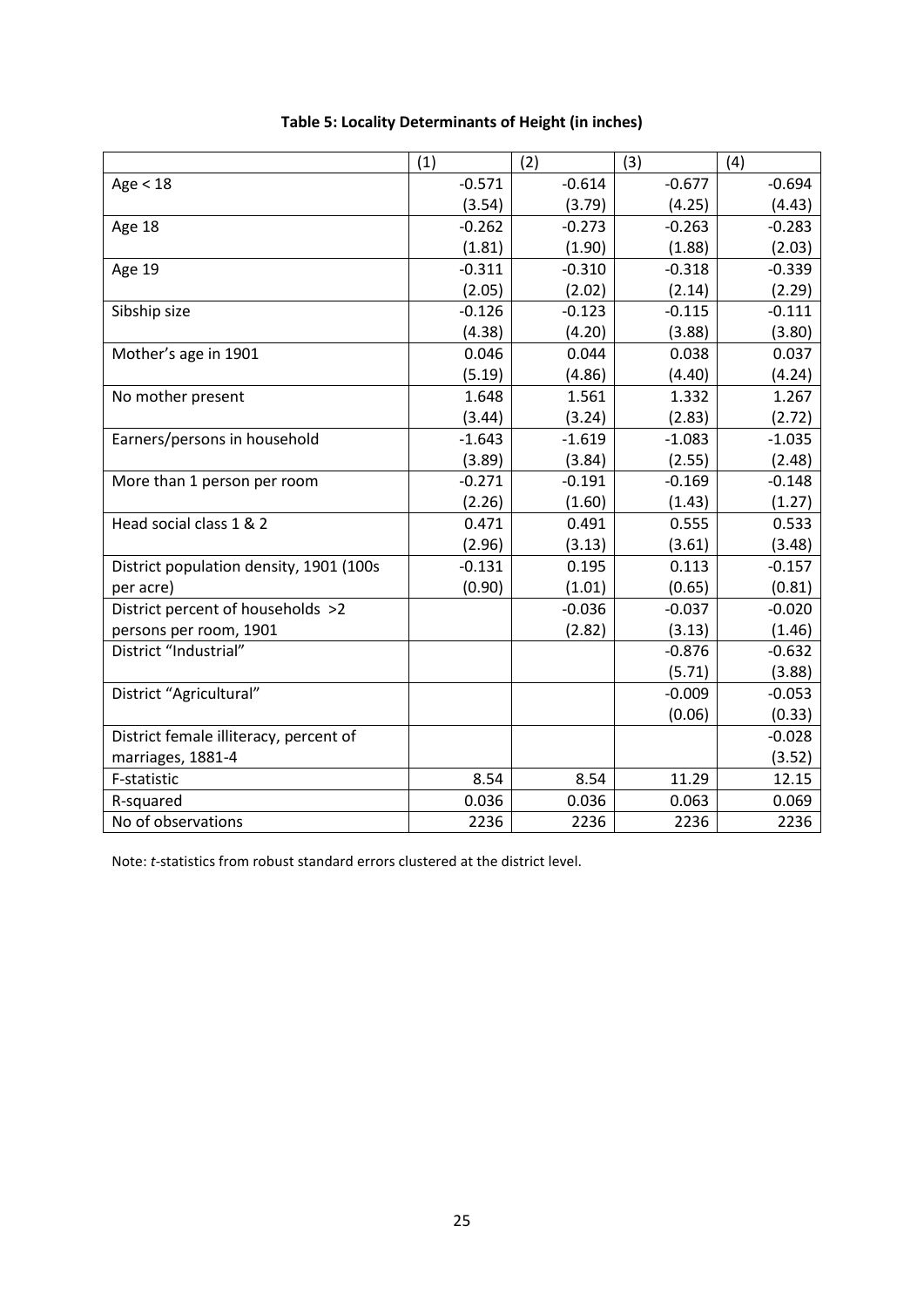|                                          | (1)      | (2)      | (3)      | (4)      |
|------------------------------------------|----------|----------|----------|----------|
| Age < 18                                 | $-0.621$ | $-0.599$ | $-0.662$ | $-0.686$ |
|                                          | (4.04)   | (3.63)   | (4.28)   | (4.42)   |
| Age 18                                   | $-0.289$ | $-0.289$ | $-0.299$ | $-0.288$ |
|                                          | (2.03)   | (1.50)   | (2.12)   | (2.06)   |
| Age 19                                   | $-0.325$ | $-0.297$ | $-0.338$ | $-0.336$ |
|                                          | (2.23)   | (1.83)   | (2.30)   | (2.29)   |
| Sibship size                             | $-0.110$ | $-0.105$ | $-0.106$ | $-0.107$ |
|                                          | (3.88)   | (3.57)   | (3.79)   | (3.74)   |
| Mother's age in 1901                     | 0.037    | 0.033    | 0.036    | 0.035    |
|                                          | (4.30)   | (3.83)   | (4.17)   | (4.08)   |
| No mother present                        | 1.238    | 1.274    | 1.213    | 1.186    |
|                                          | (2.72)   | (2.65)   | (2.67)   | (2.59)   |
| Earners/persons in household             | $-1.141$ | $-0.957$ | $-1.104$ | $-0.974$ |
|                                          | (2.79)   | (2.27)   | (2.71)   | (2.36)   |
| More than 1 person per room              | $-0.195$ | $-0.215$ | $-0.177$ | $-0.153$ |
|                                          | (1.65)   | (1.74)   | (1.53)   | (1.31)   |
| Head social class 1 & 2                  | 0.510    | 0.378    | 0.498    | 0.534    |
|                                          | (3.29)   | (2.07)   | (3.21)   | (3.48)   |
| District infant mortality rate (percent) | $-0.146$ | $-0.147$ | $-0.104$ | $-0.065$ |
|                                          | (7.40)   | (6.99)   | (4.30)   | (2.25)   |
| District female illiteracy, percent of   |          |          | $-0.025$ | $-0.019$ |
| marriages, 1881-4                        |          |          | (3.33)   | (2.41)   |
| District percent of households >2        |          |          |          | $-0.016$ |
| persons per room, 1901                   |          |          |          | (1.52)   |
| District "Industrial"                    |          |          |          | $-0.466$ |
|                                          |          |          |          | (2.57)   |
| F-statistic                              | 14.34    | 11.06    | 13.95    | 13.29    |
| R-squared                                | 0.062    | 0.057    | 0.067    | 0.067    |
| No of observations                       | 2236     | 1971     | 2236     | 2236     |

#### **Table 6: Infant Mortality and Height (in inches)**

#### **Table 7: Determinants of Infant Mortality (District Level)**

Infant mortality = 9.877 + 0.174 Overcrowding + 3.358 Industrial + 0.123 Female illiteracy  $(57.55)$   $(10.07)$ 

 $R^2$  = 0.428, N = 635, 't' statistics in parentheses.